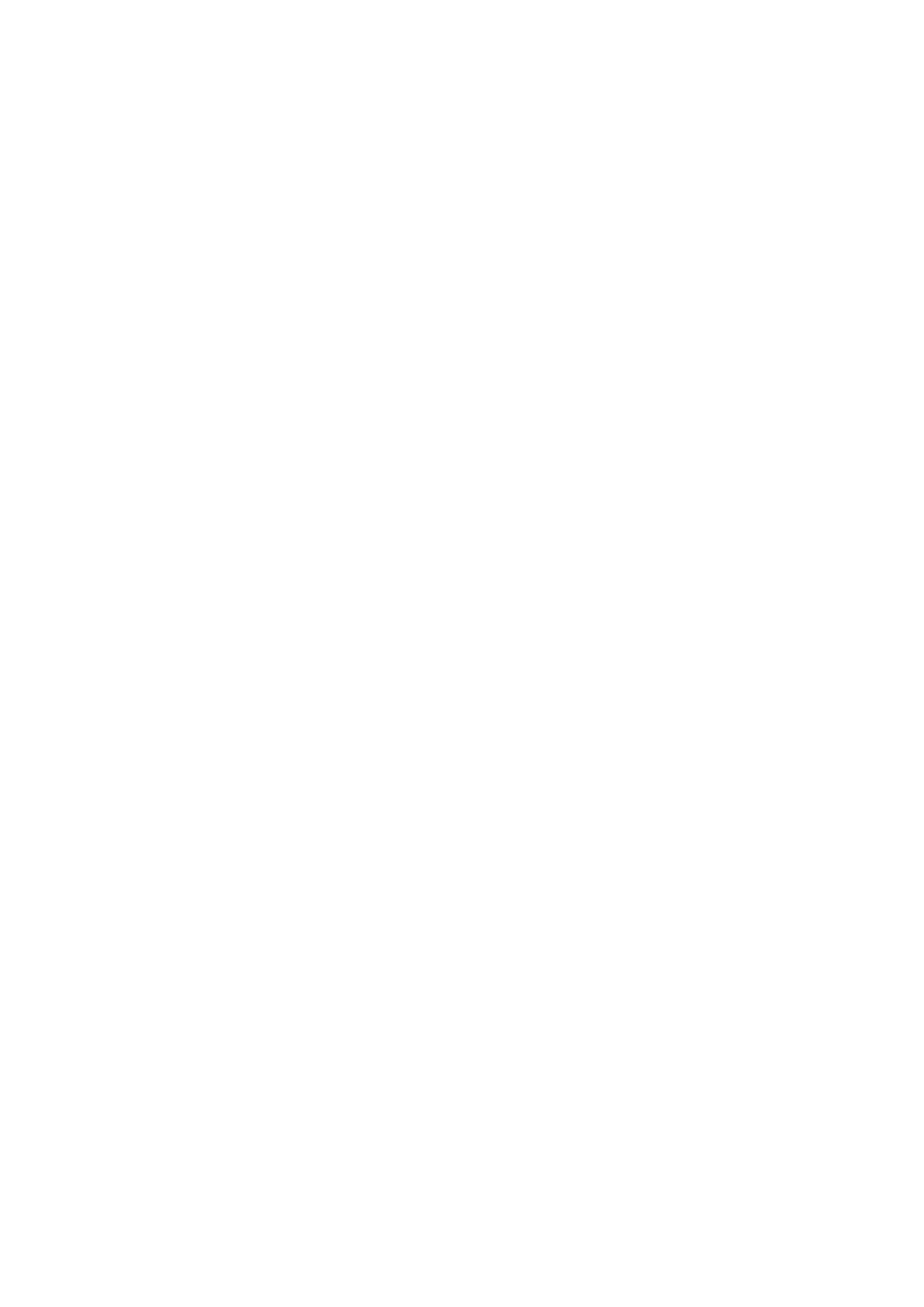# Disclosure Report of the Helaba Group in Accordance with the CRR

30 September 2020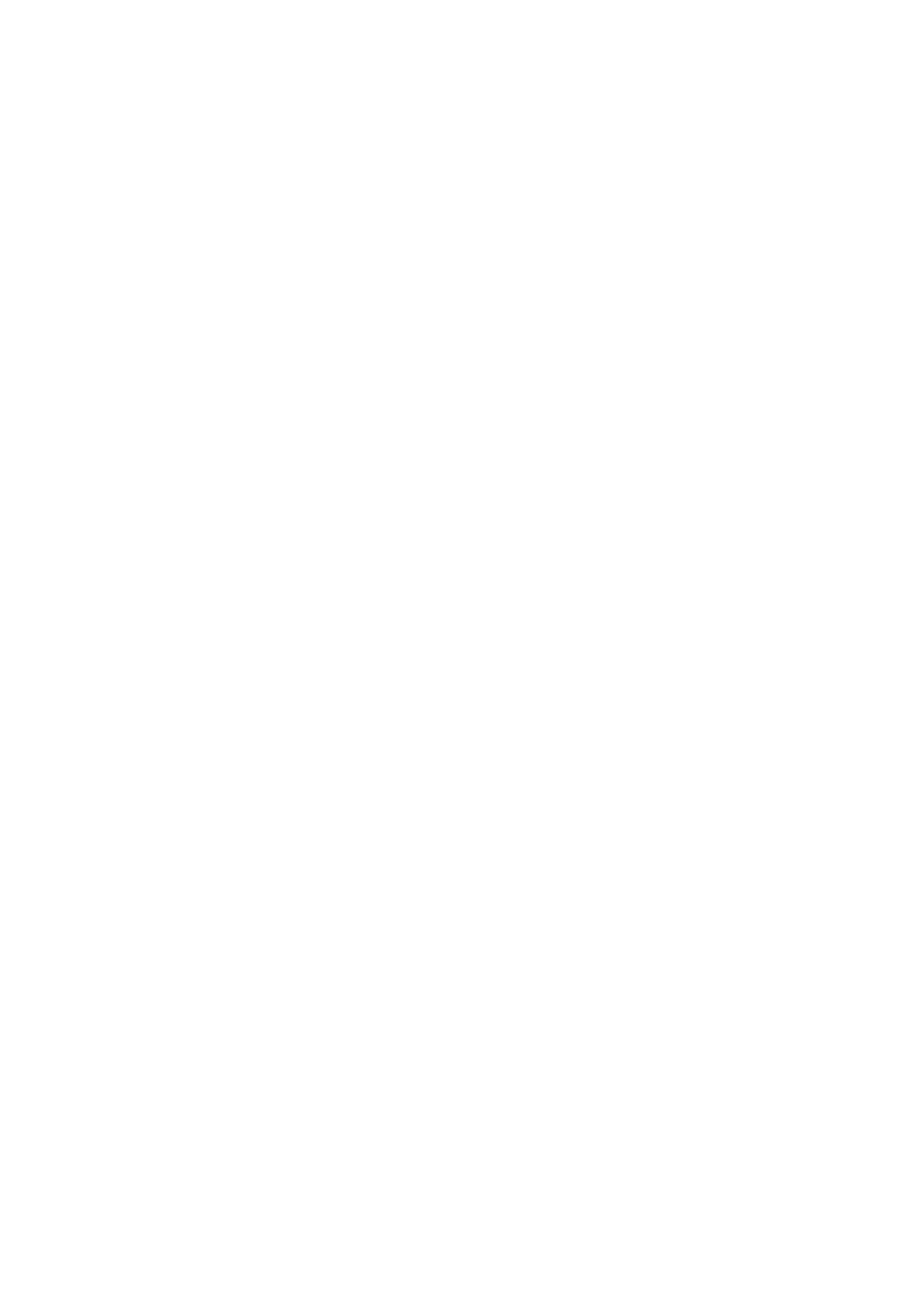# **Contents**

## **[Preamble](#page-5-0)**

- [The Helaba Group](#page-5-0)
- [Disclosure Report](#page-6-0)
- **[Scope of Application](#page-21-0)**
- **[Own Funds and Own Funds Structure](#page-22-0)**
- [Capital Adequacy](#page-25-0)
- **[Liquidity Coverage Ratio \(LCR\)](#page-28-0)**
- **[Credit Risk](#page-29-0)**
- [Credit Risk and Credit Risk Mitigation in the IRB Approach](#page-29-0)
- **[Market Risk](#page-30-0)**
- [Internal Model](#page-30-0)

### **[Annex](#page-31-0)**

**[List of Abbreviations](#page-31-0)**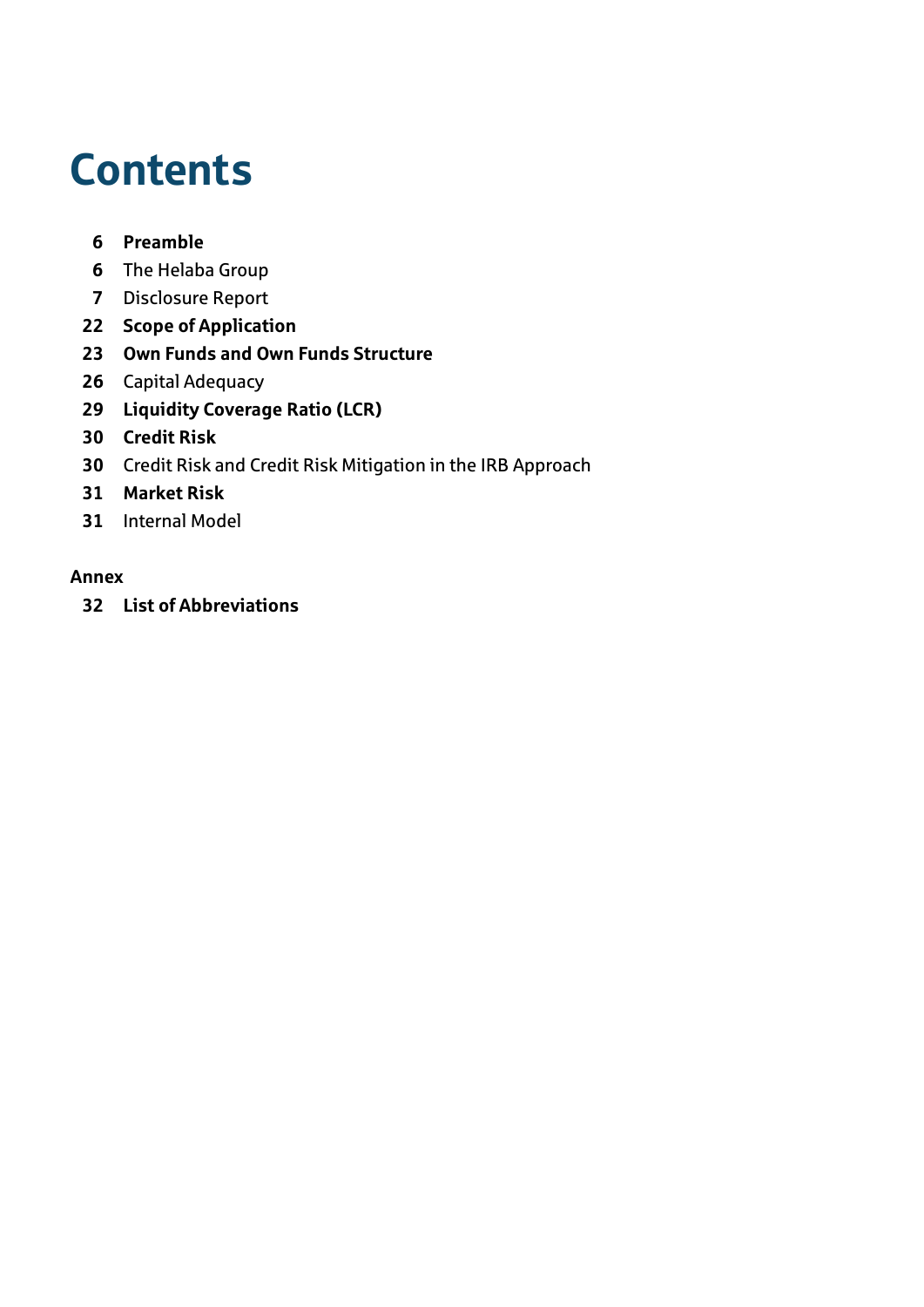# <span id="page-5-0"></span>Preamble

## The Helaba Group

Landesbank Hessen-Thüringen (Helaba) is a credit institution organised under public law; its long-term strategic business model is that of a full-service bank with a regional focus, a presence in carefully selected international markets and a very close relationship with the Sparkassen-Finanzgruppe.

Helaba serves its clients in three functions: as a commercial bank, as a Sparkasse central bank and as a development bank.

As a commercial bank, Helaba operates in Germany and abroad. The Bank's hallmarks include stable, long-term customer relationships. It works with companies, institutional clients, the public sector and municipal corporations.

Helaba is a Sparkasse central bank and S-Group bank for the Sparkassen in Hesse, Thuringia, North Rhine-Westphalia and Brandenburg and, therefore, for around 40% of all Sparkassen in Germany. It operates as a partner to the Sparkassen rather than as a competitor.

In its capacity as the central development institution for Hesse, Helaba administers public-sector development programmes through Wirtschafts- und Infrastrukturbank Hessen (WIBank).

Frankfurter Sparkasse (FSP), the regional market leader in retail banking, is a wholly owned subsidiary of Helaba. In addition to FSP and WIBank, other entities that form part of the Helaba Group include 1822direkt online bank and Landesbausparkasse Hessen-Thüringen (LBS). Helaba's registered offices are situated in Frankfurt am Main and Erfurt, and it also has branches in Düsseldorf, Kassel, Paris, London, New York and Stockholm. The branches allow Helaba to strengthen its local presence close to customers and Sparkassen. The foreign branches provide Helaba with access to the funding markets, particularly those markets based on the US dollar and pound sterling. The organisation also includes representative and sales offices, subsidiaries and affiliates.

#### Helaba's business model

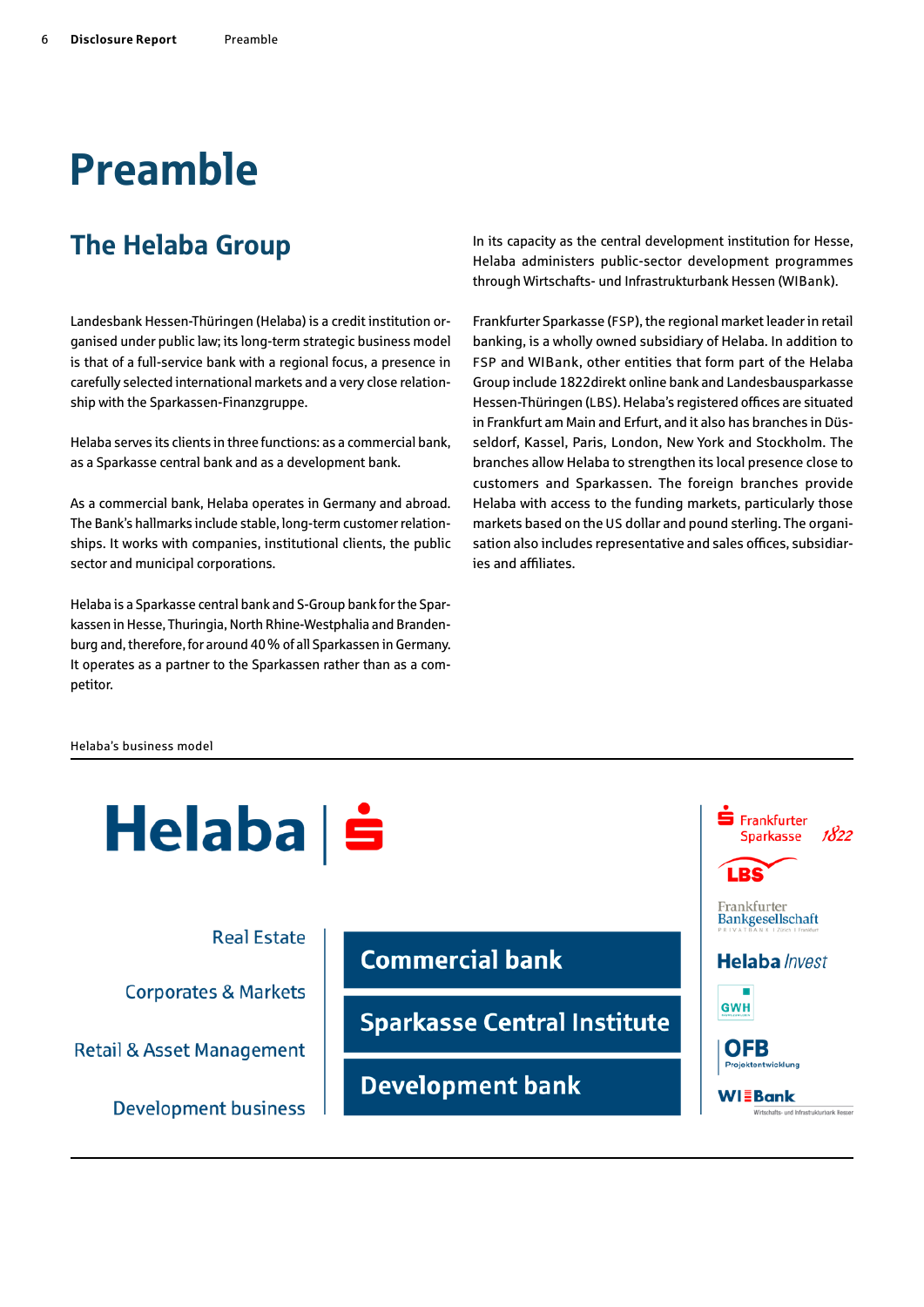## <span id="page-6-0"></span>Disclosure Report

Helaba is the superordinated institution in the Group and, as such, is responsible for meeting the disclosure requirements at Group level in accordance with Part 8 of Regulation (EU) No 575/2013 (Capital Requirements Regulation, CRR) in conjunction with European Banking Authority (EBA) guidelines EBA/GL/2016/11. This Disclosure Report satisfies these requirements for the reporting date of 30 September 2020. The supplementary provisions set out in Sections 10 and 10a of the German Banking Act (Kreditwesengesetz – KWG), the transitional provisions set out in Part 10 CRR and the regulatory and implementing standards, EBA guidelines and EBA Q&As of relevance to disclosure are also taken into account.

Regulation (EU) 2019/876 (CRR II) introduces a large number of amendments, including various changes to the RWA framework for credit risk and to disclosure requirements. Most of these changes will come into force in June 2021. The regulation provides for transitional arrangements to be applied prior to June 2021 for some disclosure requirements. All references in the disclosure report to articles that already relate to CRR II are identified accordingly.

The frequency and scope of the Disclosure Report are based on the requirements specified in the EBA guidelines EBA/GL/2016/11 and EBA/GL/2014/14. The information to be disclosed in this report is subject to the materiality principle as specified in Article 432 CRR in conjunction with the EBA guidelines EBA/GL/2014/14. The use of the materiality principle at Helaba is described in the table below and in the sections referenced in the table.

Helaba's approach to disclosures is regularly reviewed on the basis of a framework of requirements established by the Group to ensure that the approach is appropriate and fit for purpose; operational responsibilities are set out in detailed operating procedures.

On the basis of the EBA/GL/2016/11 guidelines, which have had to be applied at Helaba since 31 December 2017, reports will be issued quarterly from 2018. The report content required in accordance with the CRR has been expanded and made more specific by the EBA guidelines.

The following table sets out an overview of the quantitative requirements, the relevance for Helaba and the use of the materiality principle, together with cross-references to the relevant section or external documents. The table also lists qualitative requirements that are not included in the disclosure report but are covered in other Helaba publications.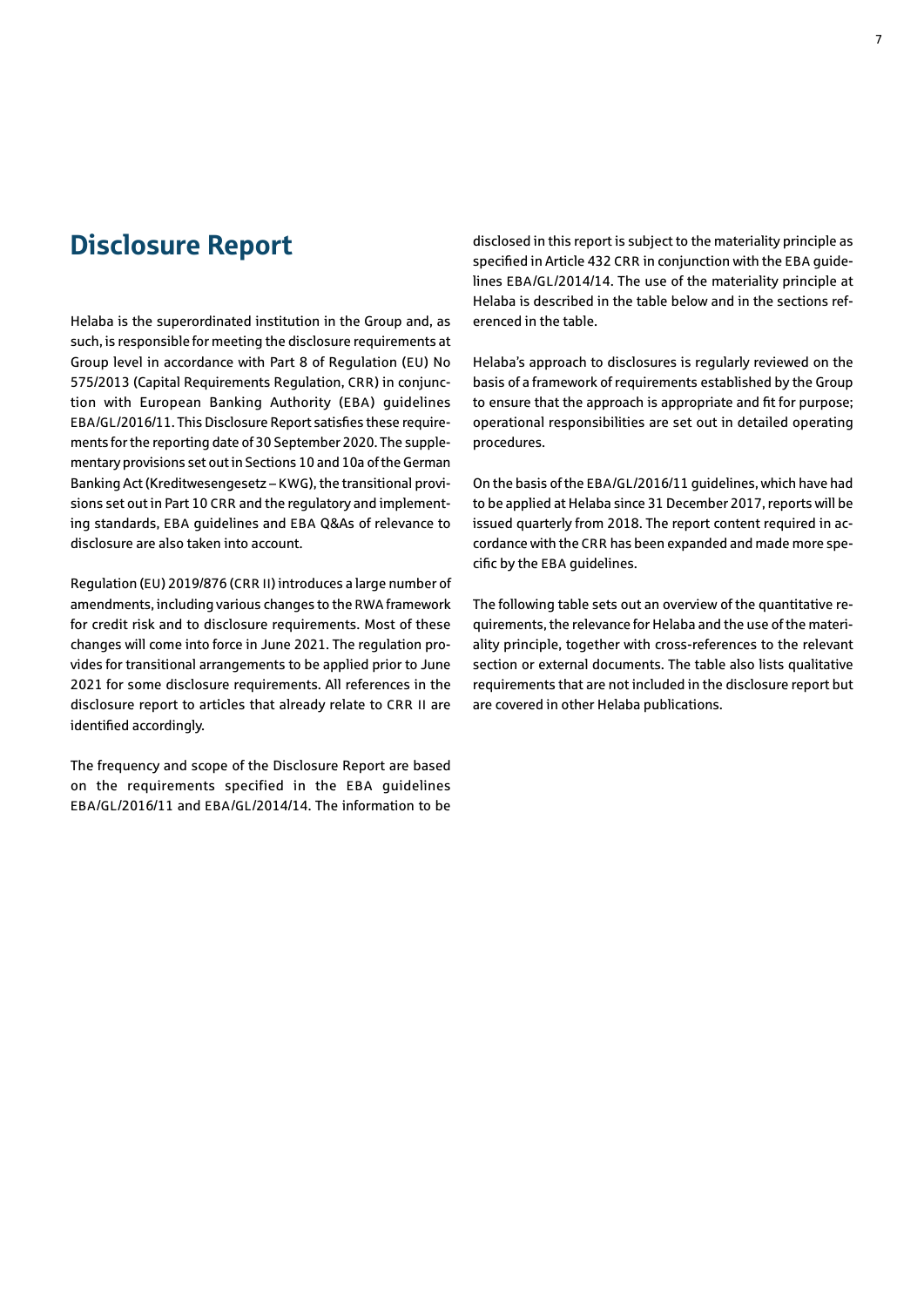|                                                                                                                                                                                                                                                                                                          |                          | Disclosure interval      |                          |  |
|----------------------------------------------------------------------------------------------------------------------------------------------------------------------------------------------------------------------------------------------------------------------------------------------------------|--------------------------|--------------------------|--------------------------|--|
|                                                                                                                                                                                                                                                                                                          | Quarterly                | Half-yearly              | <b>Annually</b>          |  |
| Preamble                                                                                                                                                                                                                                                                                                 |                          |                          |                          |  |
| Overview of quantitative and qualitative requirements                                                                                                                                                                                                                                                    | $\times$                 | $\overline{\phantom{0}}$ |                          |  |
| <b>Risk Strategy and Risk Management</b>                                                                                                                                                                                                                                                                 |                          |                          |                          |  |
|                                                                                                                                                                                                                                                                                                          |                          |                          |                          |  |
| Article 435 section 1f CRR - Excerpt from Helaba's RAS                                                                                                                                                                                                                                                   | $\overline{\phantom{m}}$ |                          | $\mathsf{X}$             |  |
| Article 435 CRR - Mandates held by the members of the Executive Board<br>(in accordance with Section 24 KWG)                                                                                                                                                                                             |                          |                          | $\times$                 |  |
| Article 435 CRR - Mandates held by the members of the Supervisory Board                                                                                                                                                                                                                                  |                          |                          |                          |  |
| <b>Scope of Application</b>                                                                                                                                                                                                                                                                              |                          |                          |                          |  |
| Group of consolidated companies for regulatory purposes (overview)                                                                                                                                                                                                                                       | $\times$                 |                          |                          |  |
| EU LI3 - Outline of the differences in the scopes of consolidation                                                                                                                                                                                                                                       | $\qquad \qquad -$        | $\qquad \qquad -$        | X                        |  |
| EU LI1 - Differences between accounting and regulatory scopes of consolidation and the mapping<br>of financial statement categories with regulatory risk categories                                                                                                                                      |                          |                          | $\times$                 |  |
| EU LI2 - Main sources of differences between regulatory exposure amounts and carrying amounts<br>in financial statements                                                                                                                                                                                 |                          |                          | $\mathsf{X}$             |  |
| Own Funds and Own Funds Structure                                                                                                                                                                                                                                                                        |                          |                          |                          |  |
| KM1 - The Helaba Group in figures                                                                                                                                                                                                                                                                        | $\times$                 | $\overline{\phantom{0}}$ |                          |  |
| IFRS 9/Article 468-FL: Comparison of institutions' own funds and capital and leverage ratios with and<br>without the application of transitional arrangements for IFRS 9 or analogous ECLs, and with and<br>without the application of the temporary treatment in accordance with Article 468 of the CRR | $\times$                 |                          |                          |  |
| Article 437 CRR - Key Features of the Capital Instruments                                                                                                                                                                                                                                                | $-$                      | $\times$                 |                          |  |
| Article 437 CRR - Disclosure of Own Funds                                                                                                                                                                                                                                                                |                          | $\times$                 |                          |  |
| Article 437 CRR - Reconciliation from the IFRS Consolidated Statement of Financial Position<br>to the Consolidated Statement of Financial Position for Regulatory Purposes                                                                                                                               |                          | $\times$                 |                          |  |
| EU OV1 - Overview of RWAs                                                                                                                                                                                                                                                                                | $\times$                 |                          |                          |  |
| Article 438 CRR - Overview of RWAs by exposure class                                                                                                                                                                                                                                                     | $\times$                 |                          |                          |  |
| EU INS1 - Equity investments in insurance companies that are not deducted from own funds                                                                                                                                                                                                                 |                          | $\mathsf{X}$             |                          |  |
| EU CR10 - IRB: Equity exposures (simple risk-weight approach)                                                                                                                                                                                                                                            | $ \,$                    | $\mathsf{X}$             | $\overline{\phantom{0}}$ |  |
|                                                                                                                                                                                                                                                                                                          |                          |                          |                          |  |

Capital ratios – x –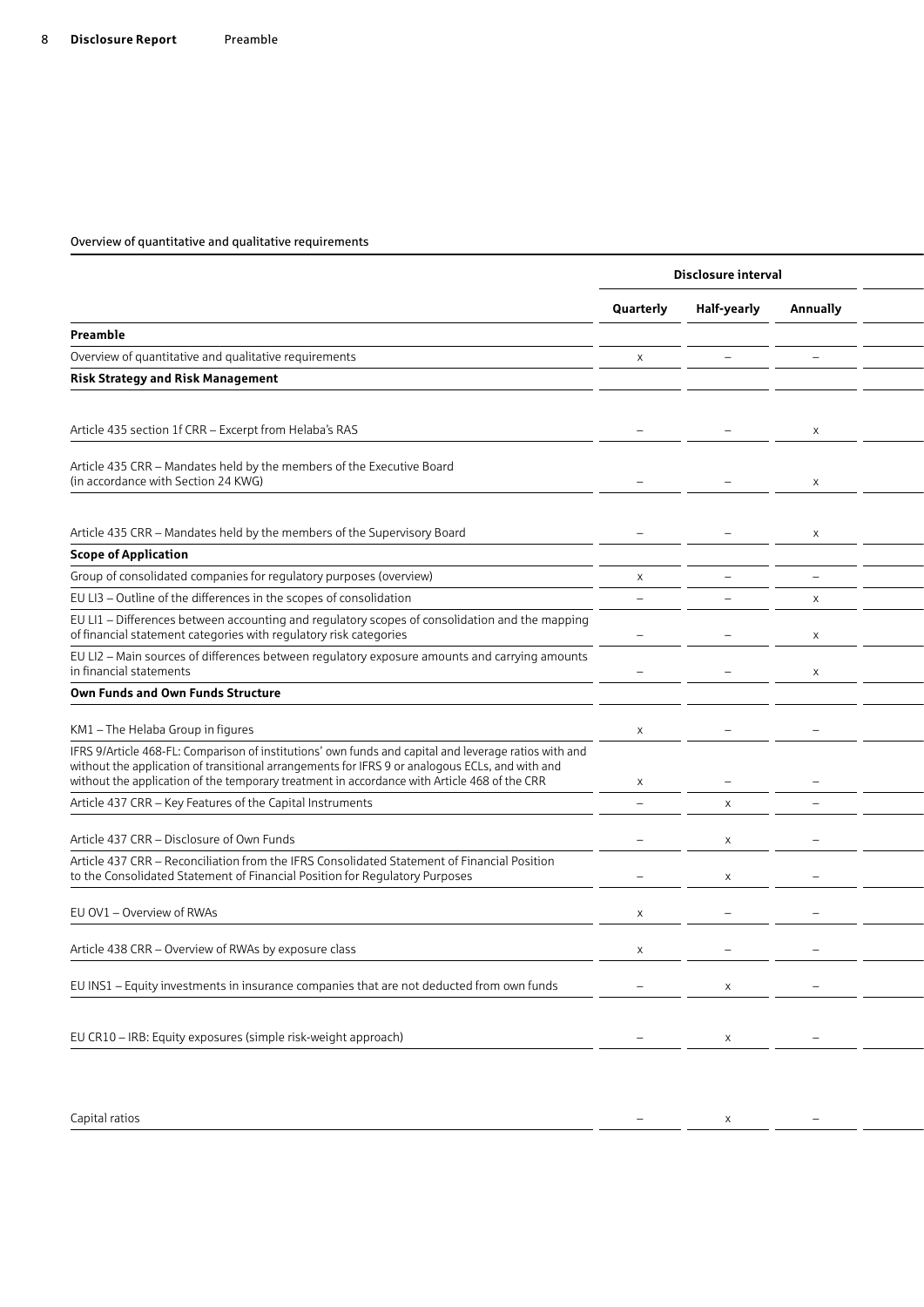#### **Disclosure interval Depending on the disclosure interval Quarterly Half-yearly Annually Helaba relevance Use of materiality principle Reference** Overview of quantitative and qualitative requirements x – – x – Preamble section, Disclosure Report subsection  $\mathsf{x}$  section 1f CRR –  $\mathsf{z}$  +  $\mathsf{z}$  +  $\mathsf{z}$  +  $\mathsf{z}$  +  $\mathsf{z}$  +  $\mathsf{z}$  +  $\mathsf{z}$  +  $\mathsf{z}$  +  $\mathsf{z}$  +  $\mathsf{z}$  +  $\mathsf{z}$  +  $\mathsf{z}$  +  $\mathsf{z}$  +  $\mathsf{z}$  +  $\mathsf{z}$  +  $\mathsf{z}$  +  $\mathsf{z}$  +  $\mathsf{z}$  Risk Strategy and Risk Management section, Adequacy of Risk Management Arrangements and Risk Statement subsection  $\mathsf{x}$  and  $\mathsf{x}$  and  $\mathsf{y}$  –  $\mathsf{y}$ Risk Strategy and Risk Management section, Risk Management Structure/Members of the management bodies subsections  $\chi$  – –  $\sim$   $-$ Risk Strategy and Risk Management section, Risk Management Structure/Members of the management bodies subsections Group of consolidated companies for regulatory purposes (overview) x – – x – Scope of Application section  $\mathsf x$  and  $\mathsf x$  in the differences in the scope of  $\mathsf A$ pplication section  $\mathsf A$  $\times$   $\times$ in financial statements  $\sim$  –  $\sim$   $\sim$   $\sim$  Scope of Application section  $\times$  –  $\times$  –  $\times$  –  $\times$  –  $\times$  –  $\times$  –  $\times$  –  $\times$  –  $\times$  –  $\times$  –  $\times$  –  $\times$  –  $\times$  –  $\times$  –  $\times$  –  $\times$  –  $\times$  –  $\times$  –  $\times$  –  $\times$  –  $\times$  –  $\times$  –  $\times$  –  $\times$  –  $\times$  –  $\times$  –  $\times$  –  $\times$  –  $\times$  –  $\times$  –  $\times$  –  $\times$ Own Funds and Own Funds Structure section, Own funds structure subsection with a porary treatment in accordance with Article 468 of the CRR x – – accordance with Article 468 of the CRR x –  $\sim$  –  $\sim$  2000 of the CRR x –  $\sim$  0.000 Funds and Own Funds Structure section  $\mathsf{x}$  and  $\mathsf{y}$  are  $\mathsf{y}$  and  $\mathsf{y}$   $\mathsf{y}$   $\mathsf{y}$   $\mathsf{y}$   $\mathsf{y}$  and  $\mathsf{y}$  and  $\mathsf{y}$  and  $\mathsf{y}$  and  $\mathsf{y}$  are  $\mathsf{y}$  and  $\mathsf{y}$  and  $\mathsf{y}$  and  $\mathsf{y}$  and  $\mathsf{y}$  and  $\mathsf{y}$  and  $\mathsf$  $\chi$  –  $-$ Own Funds and Own Funds Structure section, Own funds structure subsection  $\chi$  –  $\chi$ Own Funds and Own Funds Structure section, Own funds structure subsection  $\mathsf{X}$  – –  $\mathsf{X}$  – –  $\mathsf{X}$  – –  $\mathsf{X}$  – –  $\mathsf{X}$  – –  $\mathsf{X}$  – –  $\mathsf{X}$  – –  $\mathsf{X}$  –  $\mathsf{X}$  –  $\mathsf{X}$  – –  $\mathsf{X}$  –  $\mathsf{X}$  –  $\mathsf{X}$  –  $\mathsf{X}$  –  $\mathsf{X}$  –  $\mathsf{X}$  –  $\mathsf{X}$  –  $\mathsf{X}$  –  $\mathsf{X}$ Own Funds and Own Funds Structure section, Capital adequacy subsection  $\mathsf{x}$  and  $\mathsf{y}$  –  $\mathsf{z}$  –  $\mathsf{z}$  –  $\mathsf{z}$  –  $\mathsf{z}$  –  $\mathsf{z}$  –  $\mathsf{z}$  –  $\mathsf{z}$  –  $\mathsf{z}$  –  $\mathsf{z}$  –  $\mathsf{z}$  –  $\mathsf{z}$  –  $\mathsf{z}$  –  $\mathsf{z}$  –  $\mathsf{z}$  –  $\mathsf{z}$  –  $\mathsf{z}$  –  $\mathsf{z}$  –  $\mathsf{z}$  – Own Funds and Own Funds Structure section, Capital adequacy subsection Generally relevant, no qualifying items as at 30.6.2020 – Own Funds and Own Funds Structure section, Capital adequacy subsection Generally relevant; no such specialised lending exposures as at 30.6.2020, only equity investments under the simple risk weight approach Table presentation limited to equities provided no such specialised lending exposures held Own Funds and Own Funds Structure section, Capital adequacy subsection From 31.12.2019, the voluntary disclosure of capital ratios in table KM1 is dropped as a result of amendments to Article 13 CRR in relation to significant subsidiaries and the availability of ratios for the Helaba Group. – Own Funds and Own Funds Structure section, Capital adequacy subsection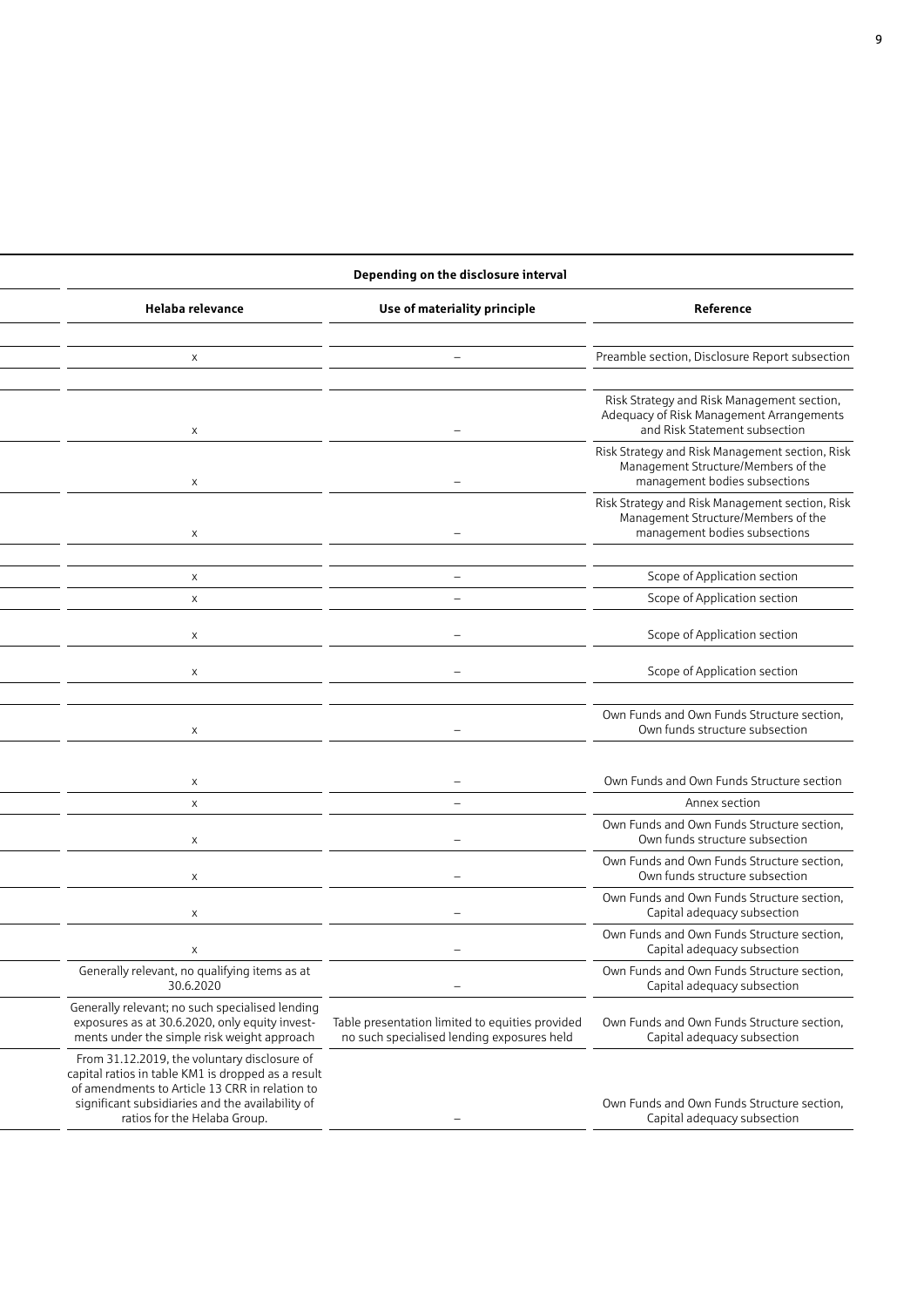|                                                                                                                                           |                          | Disclosure interval      |                          |  |
|-------------------------------------------------------------------------------------------------------------------------------------------|--------------------------|--------------------------|--------------------------|--|
|                                                                                                                                           | Quarterly                | Half-yearly              | <b>Annually</b>          |  |
| <b>Countercyclical Capital Buffer</b>                                                                                                     |                          |                          |                          |  |
|                                                                                                                                           |                          |                          |                          |  |
|                                                                                                                                           |                          |                          |                          |  |
| Article 440 CRR - Geographical distribution of credit risk exposures relevant<br>to the calculation of the countercyclical capital buffer |                          |                          | $\times$                 |  |
| Article 440 CRR - Amount of the institution-specific countercyclical capital buffer                                                       |                          |                          | $\mathsf{X}$             |  |
| Leverage Ratio                                                                                                                            |                          |                          |                          |  |
| Article 451 CRR - LRSum: Summary reconciliation of accounting assets<br>and leverage ratio exposures                                      |                          | $\times$                 |                          |  |
| Article 451 CRR - LRCom: Leverage ratio common disclosure                                                                                 | $\overline{\phantom{0}}$ | $\mathsf{X}$             | $\qquad \qquad -$        |  |
| Article 451 CRR - LRSpl: Split-up of on-balance sheet exposures<br>(excluding derivatives, SFTs and exempted exposures)                   |                          | $\mathsf{X}$             |                          |  |
| Article 451 CRR - LRQua: Qualitative disclosures                                                                                          | $\overline{\phantom{0}}$ | $\times$                 | $\overline{\phantom{0}}$ |  |
| <b>Liquidity Coverage Ratio (LCR)</b>                                                                                                     |                          |                          |                          |  |
|                                                                                                                                           |                          |                          |                          |  |
| EU LIQ1 - LCR                                                                                                                             | (x)                      | $\overline{\phantom{m}}$ | $\times$                 |  |
| Credit Risk - General disclosures                                                                                                         |                          |                          |                          |  |
|                                                                                                                                           |                          |                          |                          |  |
| EU CRB-B - Types of credit exposure with average values based on the quarterly reporting dates                                            |                          |                          | X                        |  |
|                                                                                                                                           |                          |                          |                          |  |
|                                                                                                                                           |                          |                          |                          |  |
|                                                                                                                                           |                          |                          |                          |  |
| EU CRB-C - Geographical breakdown of exposures                                                                                            |                          |                          | X                        |  |
|                                                                                                                                           |                          |                          |                          |  |
| EU CRB-D - Concentration of exposures by industry                                                                                         |                          |                          | $\times$                 |  |
| EU CRB-E - Maturity of exposures (on-balance sheet exposures)                                                                             |                          |                          | $\times$                 |  |
|                                                                                                                                           |                          |                          |                          |  |
| Article 442 CRR - Maturity of exposures (off-balance sheet exposures)                                                                     |                          |                          | $\mathsf{X}$             |  |
|                                                                                                                                           |                          |                          |                          |  |
| EU CR1-A - Credit quality of exposures by exposure class                                                                                  |                          | X                        |                          |  |
| EU CR1-B - Credit quality of exposures by industry                                                                                        | $\overline{\phantom{a}}$ | $\mathsf{X}$             | $\equiv$                 |  |
|                                                                                                                                           |                          |                          |                          |  |
|                                                                                                                                           |                          |                          |                          |  |
|                                                                                                                                           |                          |                          |                          |  |
| EU CR1-C - Credit quality of exposures by geography                                                                                       | $\overline{\phantom{a}}$ | X                        |                          |  |
| EU CR2-A - Changes in the stock of general and specific credit risk adjustments<br>(on-balance sheet risk exposures)                      | $\overline{\phantom{0}}$ | $\times$                 | $\overline{\phantom{m}}$ |  |
| Article 442 CRR - Changes in the stock of general and specific credit risk adjustments<br>(off-balance sheet risk exposures)              | $\overline{\phantom{a}}$ | $\overline{\phantom{a}}$ | $\times$                 |  |
|                                                                                                                                           |                          |                          |                          |  |
| EU CR2-B - Changes in the stock of defaulted and impaired loans and debt securities                                                       |                          | $\times$                 | $\qquad \qquad -$        |  |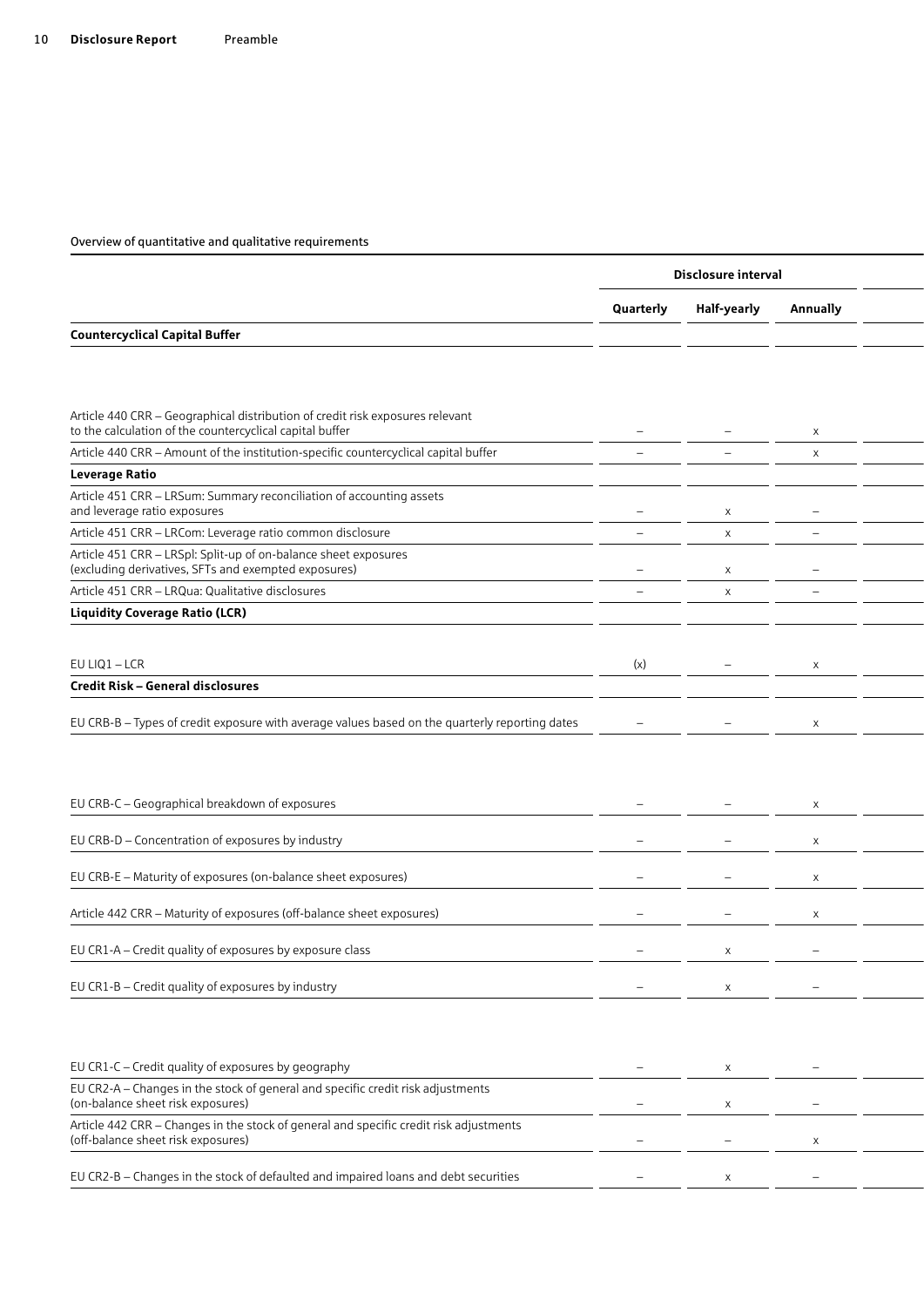|                                                        | Depending on the disclosure interval                                                                                                                                                                                                                                                       |                                                                                                                             |  |  |  |  |
|--------------------------------------------------------|--------------------------------------------------------------------------------------------------------------------------------------------------------------------------------------------------------------------------------------------------------------------------------------------|-----------------------------------------------------------------------------------------------------------------------------|--|--|--|--|
| Reference                                              | Use of materiality principle                                                                                                                                                                                                                                                               | Helaba relevance                                                                                                            |  |  |  |  |
| Countercyclical Capital Buffer section                 | To keep the presentation clear and ensure only<br>relevant information is shown, the data in the<br>table is limited to countries that have specified<br>a countercyclical capital buffer of greater than<br>0% or whose weighted proportion of own funds<br>requirements is 1% or higher. | $\times$                                                                                                                    |  |  |  |  |
| Countercyclical Capital Buffer section                 |                                                                                                                                                                                                                                                                                            | $\times$                                                                                                                    |  |  |  |  |
|                                                        |                                                                                                                                                                                                                                                                                            |                                                                                                                             |  |  |  |  |
| Leverage Ratio section<br>Leverage Ratio section       | $\overline{\phantom{a}}$                                                                                                                                                                                                                                                                   | $\mathsf{X}$<br>$\times$                                                                                                    |  |  |  |  |
|                                                        |                                                                                                                                                                                                                                                                                            |                                                                                                                             |  |  |  |  |
| Leverage Ratio section                                 | $\overline{\phantom{0}}$                                                                                                                                                                                                                                                                   | $\times$                                                                                                                    |  |  |  |  |
| Leverage Ratio section                                 | $-$                                                                                                                                                                                                                                                                                        | $\times$                                                                                                                    |  |  |  |  |
| Liquidity Coverage Ratio (LCR) section                 |                                                                                                                                                                                                                                                                                            | The total adjusted values are disclosed during<br>the year to satisfy the requirements of<br>EBA/GL/2016/11, section 27 (e) |  |  |  |  |
| Credit Risk section, General disclosures<br>subsection |                                                                                                                                                                                                                                                                                            |                                                                                                                             |  |  |  |  |
| Credit Risk section, General disclosures<br>subsection | Countries are shown individually that, in terms of<br>the basis of measurement before credit risk ad-<br>justments, together account for at least 95 % of<br>the basis of measurement before credit risk ad-<br>justments in the Helaba Group                                              | $\mathsf{x}$                                                                                                                |  |  |  |  |
| Credit Risk section, General disclosures<br>subsection |                                                                                                                                                                                                                                                                                            | $\mathsf{x}$                                                                                                                |  |  |  |  |
| Credit Risk section, General disclosures<br>subsection | $\overline{\phantom{a}}$                                                                                                                                                                                                                                                                   | $\mathsf{x}$                                                                                                                |  |  |  |  |
| Credit Risk section, General disclosures<br>subsection | $\overline{\phantom{0}}$                                                                                                                                                                                                                                                                   |                                                                                                                             |  |  |  |  |
| Credit Risk section, General disclosures<br>subsection |                                                                                                                                                                                                                                                                                            |                                                                                                                             |  |  |  |  |
| Credit Risk section, General disclosures<br>subsection |                                                                                                                                                                                                                                                                                            | $\times$                                                                                                                    |  |  |  |  |
| Credit Risk section, General disclosures<br>subsection | Countries are shown individually that, in terms of<br>the basis of measurement before credit risk ad-<br>justments, together account for at least 95 % of<br>the basis of measurement before credit risk ad-<br>justments in the Helaba Group                                              | $\times$                                                                                                                    |  |  |  |  |
| Credit Risk section, General disclosures<br>subsection |                                                                                                                                                                                                                                                                                            | $\times$                                                                                                                    |  |  |  |  |
| Credit Risk section, General disclosures<br>subsection |                                                                                                                                                                                                                                                                                            | $\times$                                                                                                                    |  |  |  |  |
| Credit Risk section, General disclosures<br>subsection |                                                                                                                                                                                                                                                                                            |                                                                                                                             |  |  |  |  |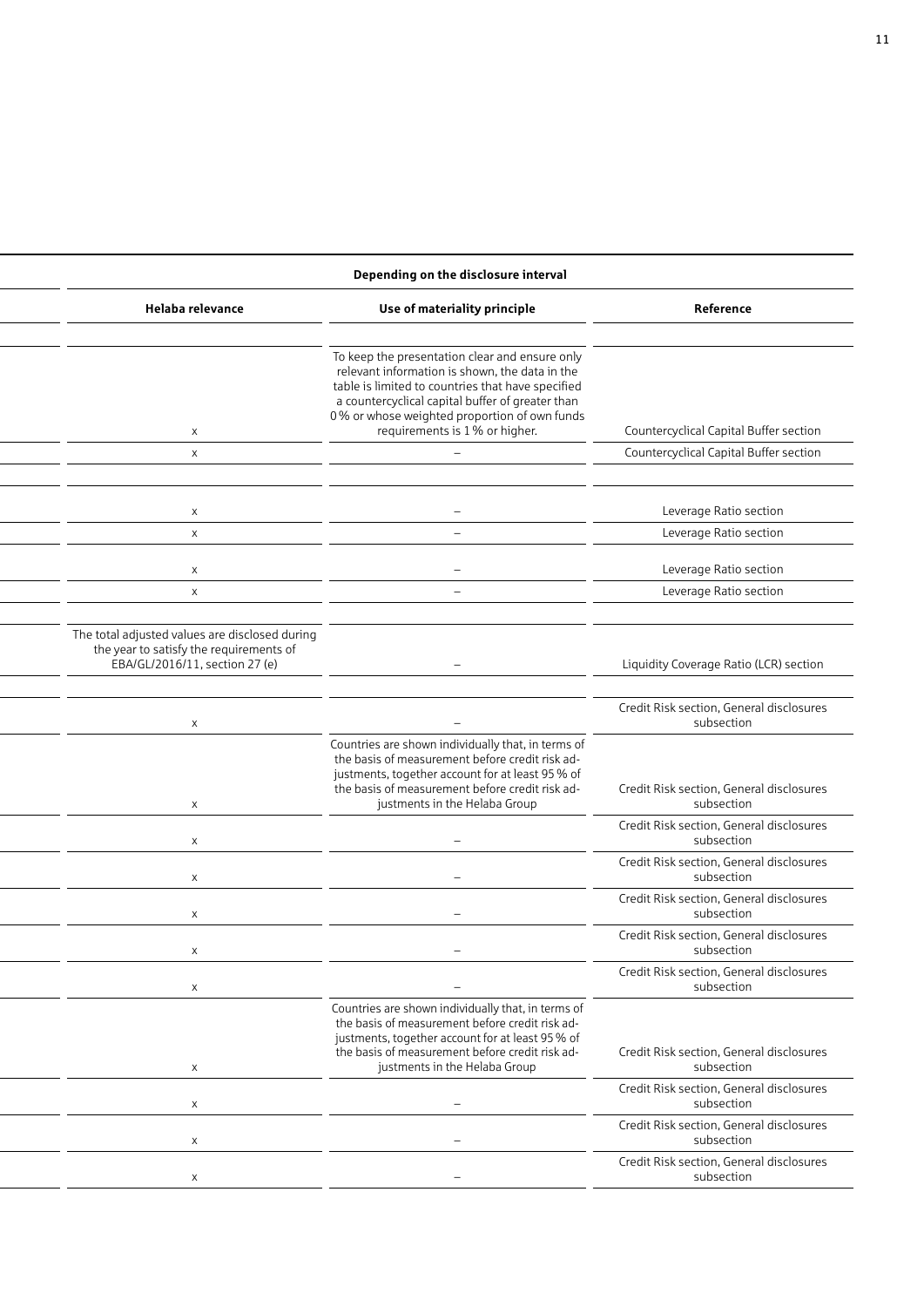| Quarterly                | Half-yearly | <b>Annually</b> |                     |
|--------------------------|-------------|-----------------|---------------------|
|                          |             |                 |                     |
|                          |             |                 |                     |
|                          |             |                 |                     |
|                          |             |                 |                     |
|                          | $\times$    |                 |                     |
|                          | $\times$    |                 |                     |
|                          |             |                 |                     |
|                          |             |                 |                     |
|                          |             |                 |                     |
|                          |             |                 |                     |
|                          |             |                 |                     |
|                          | $\times$    |                 |                     |
|                          | $\times$    |                 |                     |
|                          |             |                 |                     |
| $\overline{\phantom{0}}$ |             | $\mathbf{x}$    |                     |
|                          | $\times$    |                 |                     |
| $\times$                 |             |                 |                     |
|                          |             | X               |                     |
|                          |             | $\mathsf{X}$    |                     |
|                          |             | $\mathsf{X}$    |                     |
|                          |             | $\mathsf{X}$    |                     |
|                          |             | $\mathsf{X}$    |                     |
|                          |             | $\mathsf{X}$    |                     |
|                          |             |                 |                     |
|                          |             |                 |                     |
|                          |             |                 | Disclosure interval |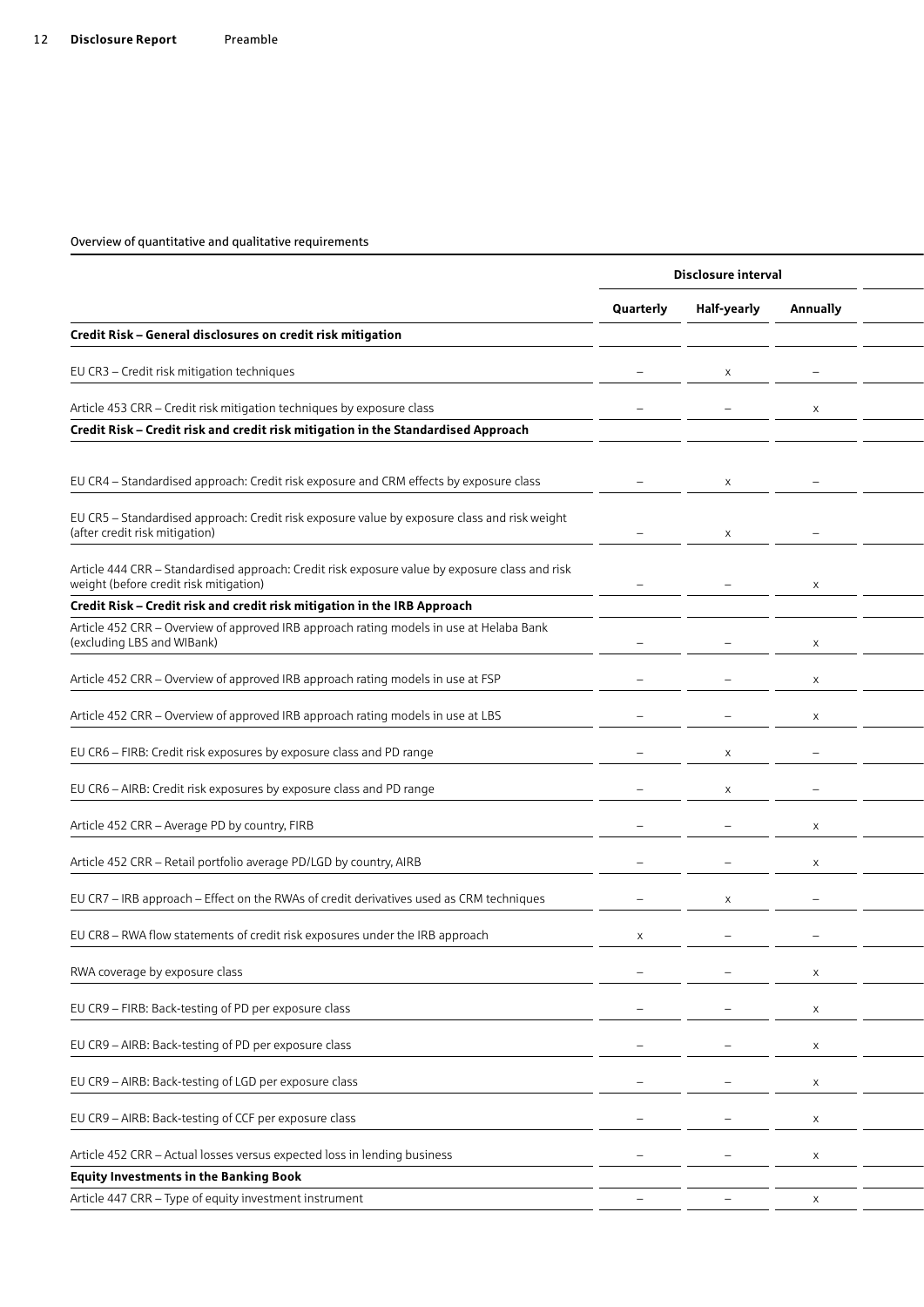### **Depending on the disclosure interval**

| Helaba relevance                                           | Use of materiality principle | Reference                                                                                                 |
|------------------------------------------------------------|------------------------------|-----------------------------------------------------------------------------------------------------------|
|                                                            |                              |                                                                                                           |
| $\times$                                                   |                              | Credit Risk section, General disclosures on credit<br>risk mitigation subsection                          |
| $\times$                                                   |                              | Credit Risk section, General disclosures on credit<br>risk mitigation subsection                          |
|                                                            |                              |                                                                                                           |
| $\times$                                                   |                              | Credit Risk section, Credit risk and credit risk<br>mitigation in the Standardised Approach<br>subsection |
|                                                            |                              | Credit Risk section, Credit risk and credit risk                                                          |
| $\times$                                                   |                              | mitigation in the Standardised Approach<br>subsection                                                     |
|                                                            |                              | Credit Risk section, Credit risk and credit risk                                                          |
| $\times$                                                   |                              | mitigation in the Standardised Approach<br>subsection                                                     |
|                                                            |                              |                                                                                                           |
| $\times$                                                   |                              | Credit Risk section, Credit risk and credit risk<br>mitigation in the IRB Approach subsection             |
| $\boldsymbol{\mathsf{x}}$                                  |                              | Credit Risk section, Credit risk and credit risk<br>mitigation in the IRB Approach subsection             |
| $\times$                                                   |                              | Credit Risk section, Credit risk and credit risk<br>mitigation in the IRB Approach subsection             |
| $\times$                                                   |                              | Credit Risk section, Credit risk and credit risk<br>mitigation in the IRB Approach subsection             |
| $\times$                                                   |                              | Credit Risk section, Credit risk and credit risk<br>mitigation in the IRB Approach subsection             |
|                                                            |                              | Credit Risk section, Credit risk and credit risk<br>mitigation in the IRB Approach subsection             |
|                                                            |                              | Credit Risk section, Credit risk and credit risk                                                          |
| $\boldsymbol{\mathsf{X}}$                                  |                              | mitigation in the IRB Approach subsection                                                                 |
| Generally relevant, no qualifying items as at<br>30.6.2020 |                              | Credit Risk section, Credit risk and credit risk<br>mitigation in the IRB Approach subsection             |
| $\times$                                                   |                              | Credit Risk section, Credit risk and credit risk<br>mitigation in the IRB Approach subsection             |
| $\times$                                                   |                              | Credit Risk section, Credit risk and credit risk<br>mitigation in the IRB Approach subsection             |
| X                                                          |                              | Credit Risk section, Credit risk and credit risk<br>mitigation in the IRB Approach subsection             |
| $\times$                                                   |                              | Credit Risk section, Credit risk and credit risk<br>mitigation in the IRB Approach subsection             |
| $\times$                                                   |                              | Credit Risk section, Credit risk and credit risk<br>mitigation in the IRB Approach subsection             |
|                                                            |                              | Credit Risk section, Credit risk and credit risk                                                          |
| $\times$                                                   |                              | mitigation in the IRB Approach subsection<br>Credit Risk section, Credit risk and credit risk             |
| $\boldsymbol{\mathsf{X}}$                                  |                              | mitigation in the IRB Approach subsection                                                                 |
|                                                            |                              |                                                                                                           |
|                                                            |                              | Equity Investments in the Banking Book section                                                            |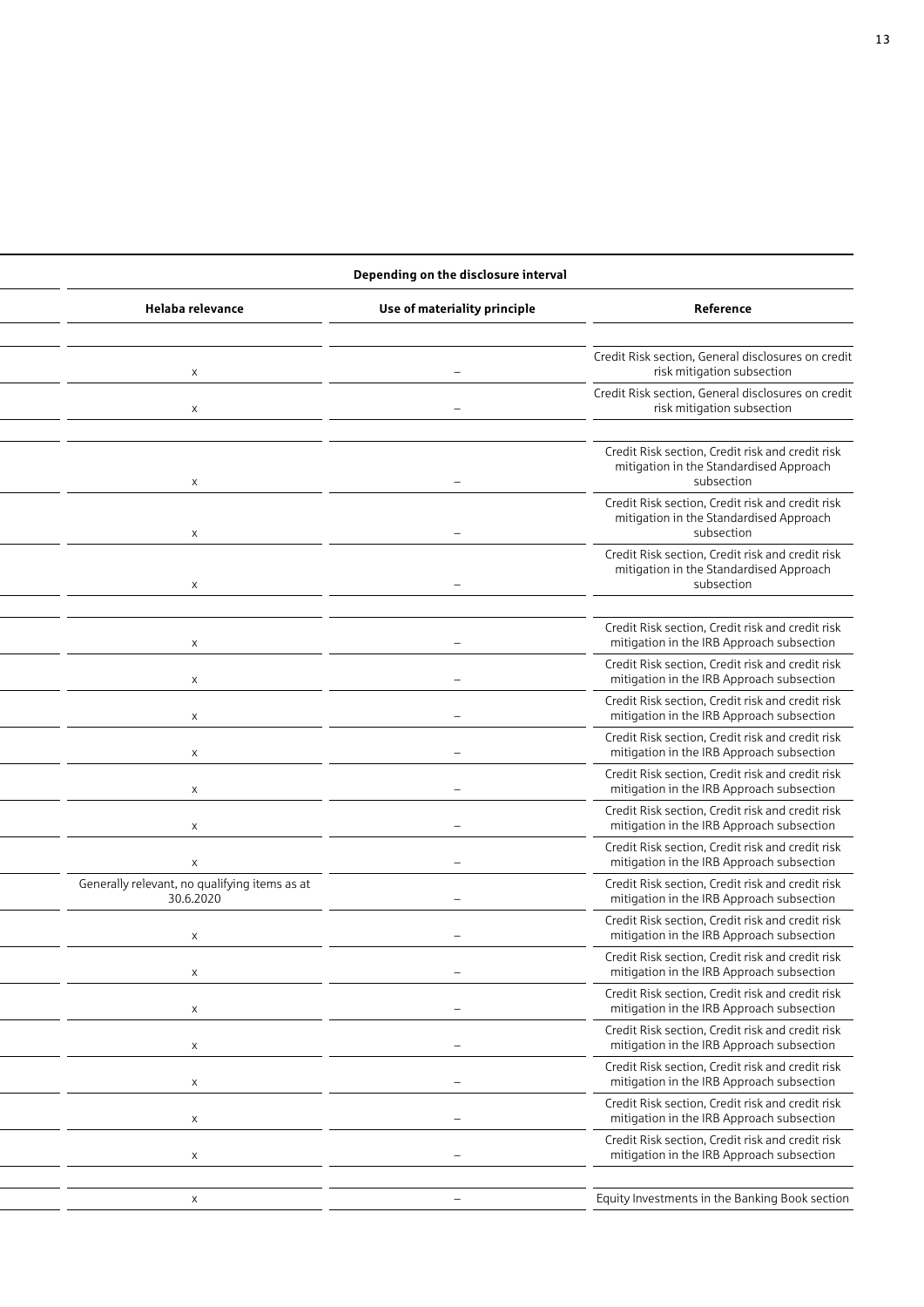|                                                                                                                            |                          | Disclosure interval      |                          |  |
|----------------------------------------------------------------------------------------------------------------------------|--------------------------|--------------------------|--------------------------|--|
|                                                                                                                            | Quarterly                | Half-yearly              | Annually                 |  |
| <b>Counterparty Credit Risk (CCR)</b>                                                                                      |                          |                          |                          |  |
| EU CCR1 - Analysis of CCR exposure by approach (excluding exposures to CCPs)                                               | $\overline{\phantom{a}}$ | $\times$                 |                          |  |
| EU CCR3 - Standardised approach: CCR exposures by regulatory portfolio and risk<br>(after credit risk mitigation)          |                          | $\times$                 |                          |  |
| Article 444 CRR - Standardised approach: CCR exposures by regulatory portfolio and risk<br>(before credit risk mitigation) |                          |                          | X                        |  |
| EU CCR4 - FIRB approach: CCR exposures by portfolio and PD scale                                                           |                          | $\times$                 |                          |  |
| EU CCR4 - AIRB approach: CCR exposures by portfolio and PD scale                                                           |                          | $\times$                 |                          |  |
| EU CCR6 in conjunction with Article 439 h) CRR - Overview of credit derivatives exposures                                  |                          | X                        |                          |  |
| EU CCR8 - Exposures to CCPs                                                                                                | $\overline{\phantom{a}}$ | $\times$                 |                          |  |
| EU CCR7 - RWA flow statements of CCR exposures under the IMM                                                               | $\times$                 |                          |                          |  |
| EU CCR5-A - Impact of netting and collateral held on exposure values                                                       | $\overline{\phantom{a}}$ | $\times$                 |                          |  |
| EU CCR5-B - Composition of collateral for exposures to CCR                                                                 | $\overline{\phantom{a}}$ | $\times$                 |                          |  |
| EU CCR2 - CVA capital charge                                                                                               | $\overline{\phantom{a}}$ | $\times$                 |                          |  |
| <b>Securitisations</b>                                                                                                     |                          |                          |                          |  |
| Article 449 CRR - Approaches used for securitisation transactions                                                          |                          |                          | $\times$                 |  |
| Article 449 CRR - Total volume of securitisation exposures by asset type                                                   |                          |                          | $\mathsf{X}$             |  |
| Article 449 CRR - Total volume of retained or purchased securitisation exposures<br>by risk weight band                    |                          |                          |                          |  |
| Article 449 CRR - Total volume of securitisation exposures in respect of own special purpose<br>vehicles                   | $\overline{\phantom{a}}$ |                          | $\times$                 |  |
| Article 449 CRR - Requirements for originators                                                                             |                          |                          |                          |  |
| <b>Market Risk</b>                                                                                                         |                          |                          |                          |  |
|                                                                                                                            |                          |                          |                          |  |
| EU MR1 - Market risk in accordance with the standardised method                                                            |                          | $\times$                 |                          |  |
| EU MR2-A - Market risk in internal models approach                                                                         | $\overline{\phantom{m}}$ | $\times$                 |                          |  |
| EU MR2-B - Market risk under the IMA                                                                                       | $\mathsf{X}$             | $\overline{\phantom{m}}$ |                          |  |
| EU MR3 - IMA values for trading portfolios                                                                                 | $\overline{\phantom{0}}$ | $\mathsf{X}$             | $\overline{\phantom{0}}$ |  |
| EU MR4 - Clean back-testing of the internal model                                                                          | $\qquad \qquad -$        | $\times$                 | $\overline{\phantom{0}}$ |  |
| EU MR4 - Dirty back-testing of the internal model                                                                          | $\overline{\phantom{a}}$ | $\times$                 | $\overline{\phantom{0}}$ |  |
| <b>Interest Rate Risk in the Banking Book</b>                                                                              | $\overline{\phantom{m}}$ | $\qquad \qquad -$        | $\times$                 |  |
| <b>Operational Risk</b>                                                                                                    | $\overline{\phantom{a}}$ | $ \,$                    | $\mathsf{X}$             |  |
|                                                                                                                            |                          |                          |                          |  |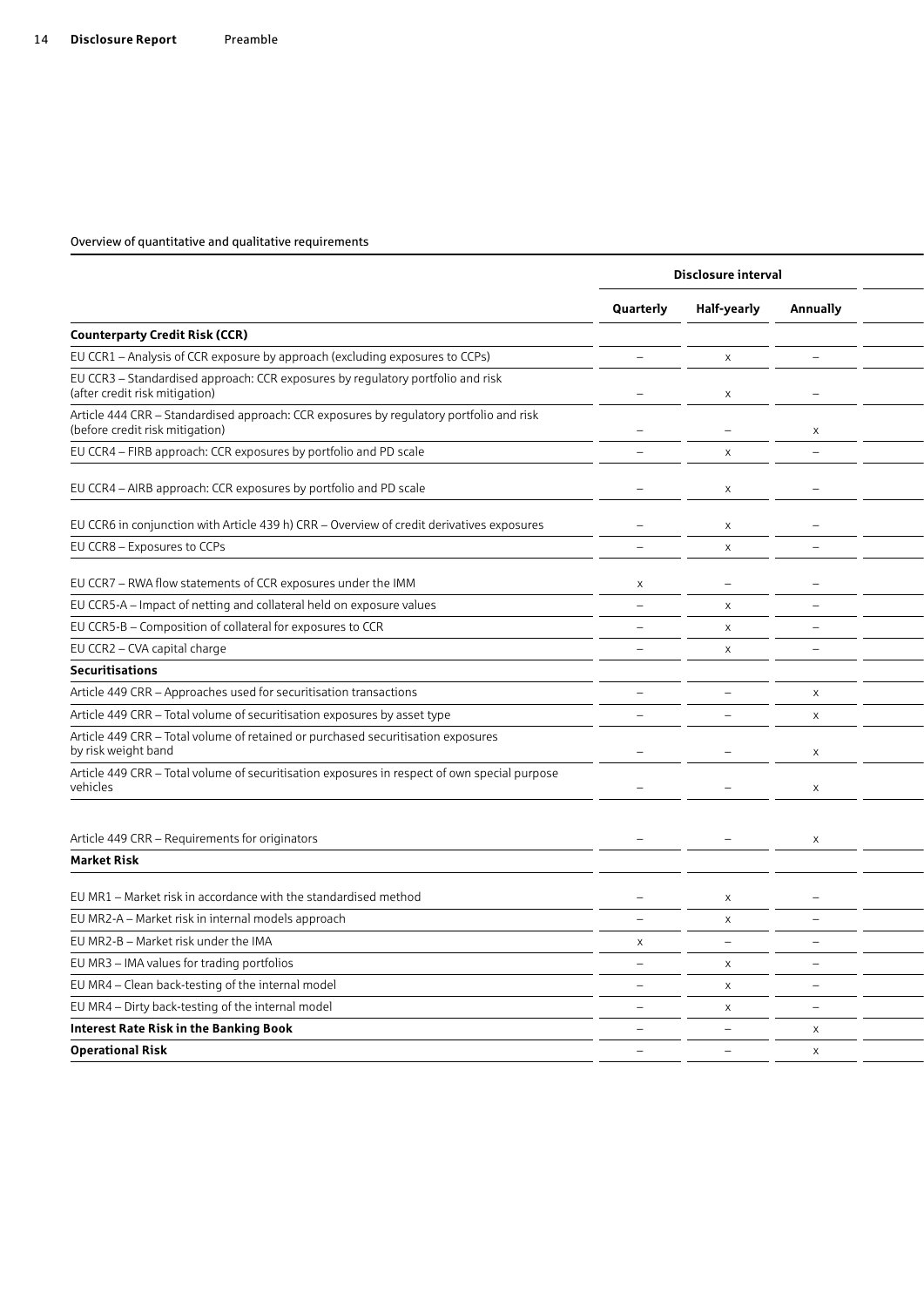### **Disclosure interval Depending on the disclosure interval**

| Helaba relevance                                                                                                                        | Use of materiality principle | Reference                                              |
|-----------------------------------------------------------------------------------------------------------------------------------------|------------------------------|--------------------------------------------------------|
|                                                                                                                                         |                              |                                                        |
| $\times$                                                                                                                                |                              | Counterparty credit risk (CCR) section                 |
| $\times$                                                                                                                                |                              | Counterparty credit risk (CCR) section                 |
| $\mathsf{X}$                                                                                                                            |                              | Counterparty credit risk (CCR) section                 |
| $\times$                                                                                                                                |                              | Counterparty credit risk (CCR) section                 |
| Generally relevant, no qualifying items as at<br>30.6.2020                                                                              |                              | Counterparty credit risk (CCR) section                 |
| Generally relevant, no qualifying items as at<br>30.6.2020                                                                              |                              | Counterparty credit risk (CCR) section                 |
| $\times$                                                                                                                                | $\overline{\phantom{m}}$     | Counterparty credit risk (CCR) section                 |
| Generally relevant, no qualifying items as at<br>30.9.2020                                                                              |                              | Counterparty credit risk (CCR) section                 |
| $\times$                                                                                                                                |                              | Counterparty credit risk (CCR) section                 |
| $\times$                                                                                                                                |                              | Counterparty credit risk (CCR) section                 |
| $\mathsf{X}$                                                                                                                            |                              | Counterparty credit risk (CCR) section                 |
|                                                                                                                                         |                              |                                                        |
| $\mathsf{X}$                                                                                                                            | $\overline{\phantom{a}}$     | Securitisations section                                |
| $\mathsf{X}$                                                                                                                            | $\equiv$                     | Securitisations section                                |
| $\times$                                                                                                                                |                              | Securitisations section                                |
| $\times$                                                                                                                                | $\overline{\phantom{0}}$     | Securitisations section                                |
| Helaba operates as a sponsor and investor only<br>and so the requirements for originators stipulated<br>in Article 449 CRR do not apply |                              |                                                        |
|                                                                                                                                         |                              |                                                        |
| $\times$                                                                                                                                |                              | Market Risk section, Standardised method<br>subsection |
| $\mathsf{X}$                                                                                                                            |                              | Market Risk section, Internal model subsection         |
| $\times$                                                                                                                                |                              | Market Risk section, Internal model subsection         |
| $\mathsf{X}$                                                                                                                            | $\overline{\phantom{a}}$     | Market Risk section, Internal model subsection         |
| $\times$                                                                                                                                | $\overline{\phantom{a}}$     | Market Risk section, Internal model subsection         |
| $\mathsf{X}$                                                                                                                            |                              | Market Risk section, Internal model subsection         |
| $\mathsf{X}$                                                                                                                            | $\overline{\phantom{a}}$     | Interest Rate Risk in the Banking Book section         |
| $\times$                                                                                                                                | $\overline{\phantom{0}}$     | Non-Financial Risk/Operational Risk section            |
|                                                                                                                                         |                              |                                                        |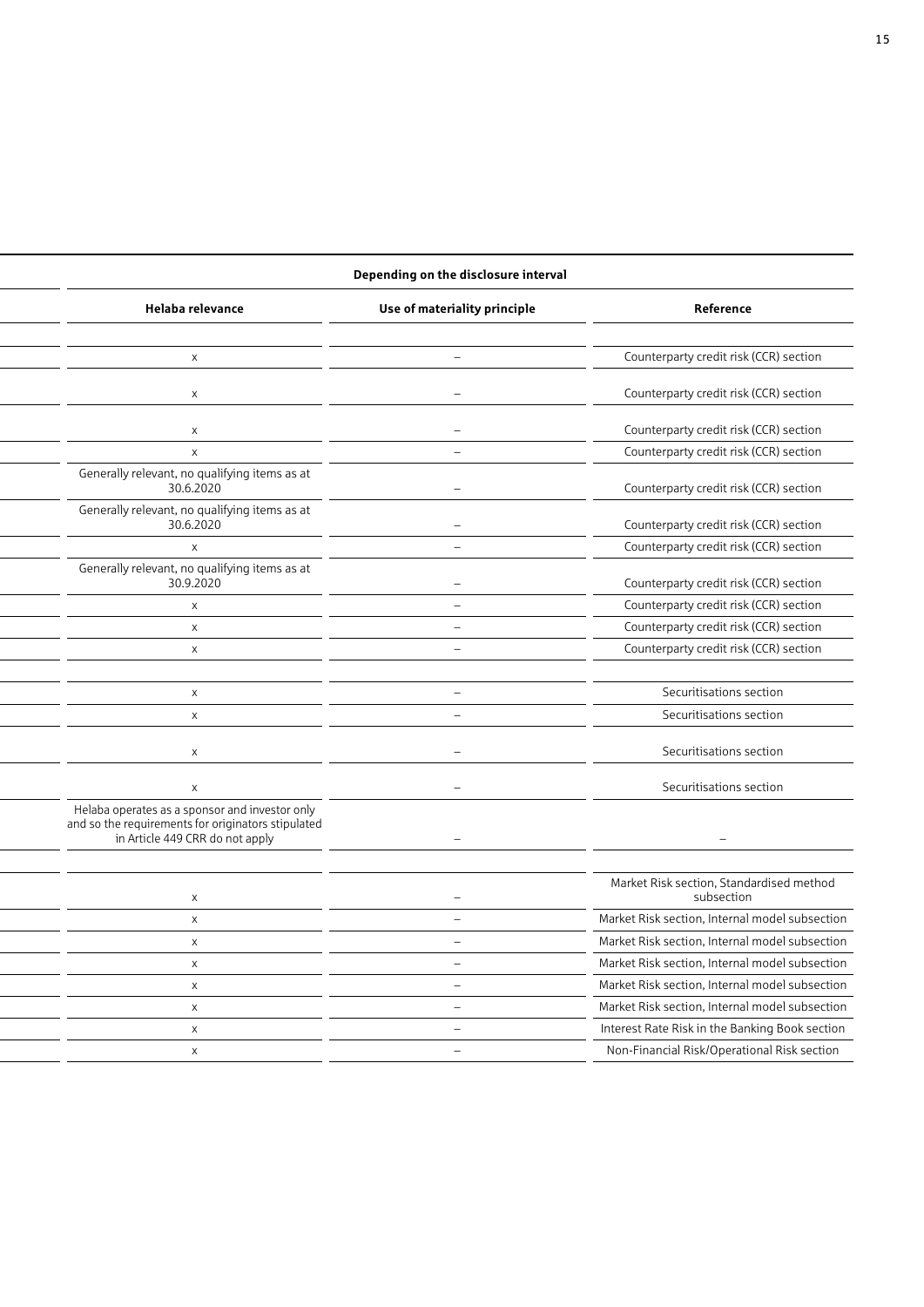|                                                                                                                                                                       |                          | Disclosure interval |                          |
|-----------------------------------------------------------------------------------------------------------------------------------------------------------------------|--------------------------|---------------------|--------------------------|
|                                                                                                                                                                       | Quarterly                | Half-yearly         | Annually                 |
| <b>Asset Encumbrance</b>                                                                                                                                              |                          |                     |                          |
| Article 443 CRR - Assets                                                                                                                                              | $\qquad \qquad -$        | $\qquad \qquad -$   | $\pmb{\times}$           |
| Article 443 CRR - Collateral received                                                                                                                                 |                          |                     | $\times$                 |
| Article 443 CRR - Sources of encumbrance                                                                                                                              |                          |                     | X                        |
| Non-Performing Exposures and Forbearance                                                                                                                              |                          |                     |                          |
| Template 1 - Credit quality of forborne exposures                                                                                                                     |                          | X                   |                          |
| Template 2 - Quality of forbearance                                                                                                                                   |                          |                     |                          |
| Template 3 - Credit quality of exposures by past due days                                                                                                             |                          | X                   |                          |
| Template 4 - Impairment disclosures by FINREP counterparty sector                                                                                                     |                          | X                   |                          |
| Template 5 - Credit quality of exposures by country                                                                                                                   |                          |                     |                          |
| Template 6 - Credit quality of exposures by industry                                                                                                                  |                          | —                   | $\overline{\phantom{0}}$ |
| Template 7 - Collateral and guarantees received, by FINREP counterparty sector                                                                                        |                          |                     |                          |
| Template 8 - Changes in the stock of non-performing loans and advances                                                                                                |                          |                     |                          |
| Template 9 - Foreclosed assets                                                                                                                                        | $\overline{\phantom{0}}$ | $\times$            |                          |
| Template 10 - Assets obtained by taking possession of collateral                                                                                                      |                          |                     |                          |
| Disclosures in Connection with the COVID-19 Pandemic                                                                                                                  |                          |                     |                          |
| Template 1 - Information on loans and advances subject to legislative and non-legislative<br>moratoria                                                                |                          | X                   |                          |
| Template 2 - Breakdown of loans and advances subject to legislative and non-legislative moratoria<br>by residual maturity of moratoria                                | $\qquad \qquad -$        | X                   |                          |
| Template 3 - Information on newly originated loans and advances provided under newly<br>applicable public guarantee schemes introduced in response to COVID-19 crisis |                          | X                   |                          |
| Qualitative/Other Disclosure Requirements                                                                                                                             |                          |                     |                          |
|                                                                                                                                                                       |                          |                     |                          |
| Article 13 CRR - Disclosure by significant subsidiaries                                                                                                               | $\overline{\phantom{0}}$ | $ \,$               | $\mathsf{X}$             |
| Article 435 CRR - Risk strategy and risk management;<br>Article 435 section 1a CRR - Strategies and processes                                                         |                          |                     |                          |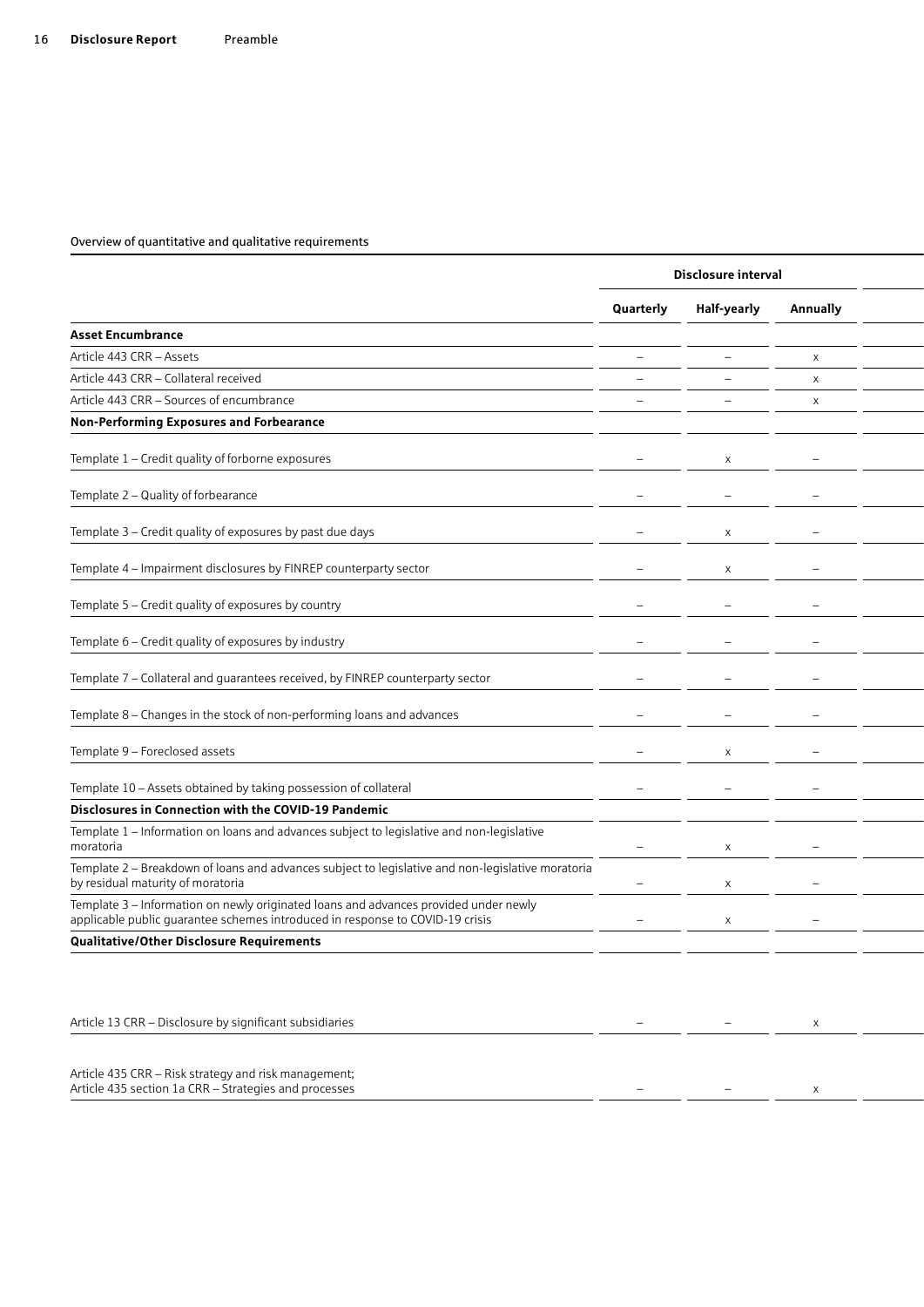### **Depending on the disclosure interval**

| Helaba relevance                                                                                                                                                                                                                | Use of materiality principle | Reference                                                                                                                                                                    |
|---------------------------------------------------------------------------------------------------------------------------------------------------------------------------------------------------------------------------------|------------------------------|------------------------------------------------------------------------------------------------------------------------------------------------------------------------------|
|                                                                                                                                                                                                                                 |                              |                                                                                                                                                                              |
| $\times$                                                                                                                                                                                                                        |                              | Asset Encumbrance section                                                                                                                                                    |
| $\times$                                                                                                                                                                                                                        | $\overline{\phantom{a}}$     | Asset Encumbrance section                                                                                                                                                    |
| $\times$                                                                                                                                                                                                                        | $\overline{\phantom{m}}$     | Asset Encumbrance section                                                                                                                                                    |
|                                                                                                                                                                                                                                 |                              | Non-Performing Exposures and Forbearance                                                                                                                                     |
| $\mathsf{x}$                                                                                                                                                                                                                    |                              | section                                                                                                                                                                      |
| No disclosure requirement because Helaba has<br>a gross NPL ratio of < 5 %                                                                                                                                                      | $\overline{\phantom{a}}$     |                                                                                                                                                                              |
|                                                                                                                                                                                                                                 | $\overline{\phantom{0}}$     | Non-Performing Exposures and Forbearance<br>section                                                                                                                          |
| $\mathsf{x}$                                                                                                                                                                                                                    | $\qquad \qquad -$            | Non-Performing Exposures and Forbearance<br>section                                                                                                                          |
| No disclosure requirement because Helaba has<br>a gross NPL ratio of < 5 %                                                                                                                                                      | $\overline{\phantom{0}}$     |                                                                                                                                                                              |
| No disclosure requirement because Helaba has<br>a gross NPL ratio of < 5 %                                                                                                                                                      |                              |                                                                                                                                                                              |
| No disclosure requirement because Helaba has<br>a gross NPL ratio of < 5 %                                                                                                                                                      | $\overline{\phantom{0}}$     |                                                                                                                                                                              |
| No disclosure requirement because Helaba has<br>a gross NPL ratio of < 5 %                                                                                                                                                      | $\overline{\phantom{0}}$     |                                                                                                                                                                              |
| $\times$                                                                                                                                                                                                                        | $\overline{\phantom{a}}$     | Non-Performing Exposures and Forbearance<br>section                                                                                                                          |
| No disclosure requirement because Helaba has<br>a gross NPL ratio of < 5 %                                                                                                                                                      | $\overline{\phantom{0}}$     |                                                                                                                                                                              |
|                                                                                                                                                                                                                                 |                              |                                                                                                                                                                              |
| $\mathsf{x}$                                                                                                                                                                                                                    |                              | Non-Performing Exposures and Forbearance<br>section                                                                                                                          |
| $\mathsf{x}$                                                                                                                                                                                                                    |                              | Non-Performing Exposures and Forbearance<br>section                                                                                                                          |
| $\mathsf{x}$                                                                                                                                                                                                                    |                              | Non-Performing Exposures and Forbearance<br>section                                                                                                                          |
|                                                                                                                                                                                                                                 |                              |                                                                                                                                                                              |
| No Helaba subsidiaries are classified as large<br>subsidiaries as defined under CRR II, as a result<br>of which there is no longer a disclosure require-<br>ment for these subsidiaries in accordance with<br>Article 13 CRR II |                              | $-$                                                                                                                                                                          |
| $\mathsf{X}$                                                                                                                                                                                                                    |                              | The disclosures are included in the Annual<br>Report (Group management report (Risk report,<br>page 33 et seq.)). This disclosure report includes<br>additional information. |
|                                                                                                                                                                                                                                 |                              |                                                                                                                                                                              |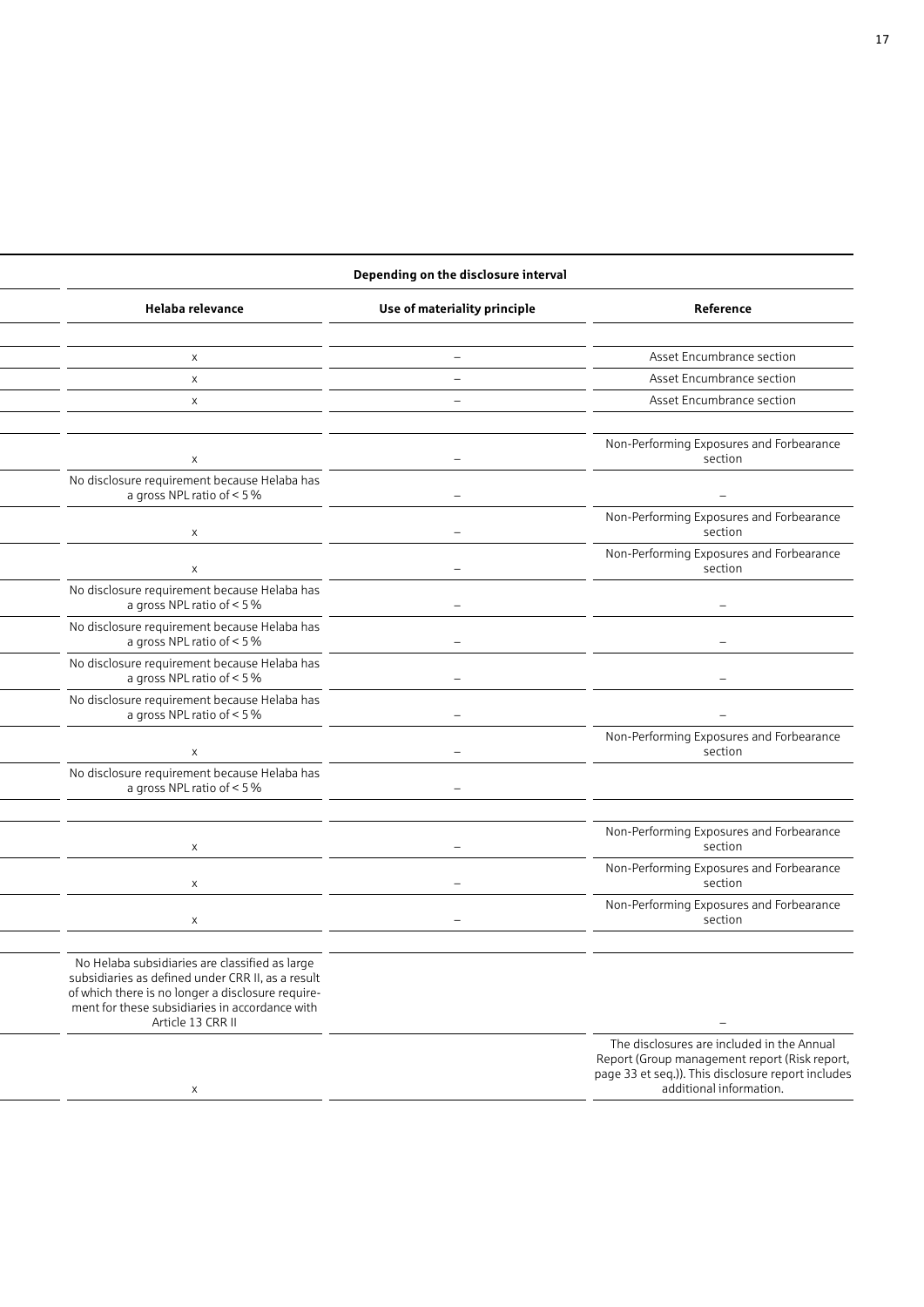|                                                                                         |                          | Disclosure interval      |                 |  |
|-----------------------------------------------------------------------------------------|--------------------------|--------------------------|-----------------|--|
|                                                                                         | Quarterly                | Half-yearly              | <b>Annually</b> |  |
|                                                                                         |                          |                          |                 |  |
|                                                                                         |                          |                          |                 |  |
|                                                                                         |                          |                          |                 |  |
|                                                                                         |                          |                          |                 |  |
|                                                                                         |                          |                          |                 |  |
| Article 435 section 1b CRR - Structure and organisation                                 |                          | $\overline{\phantom{0}}$ |                 |  |
|                                                                                         |                          |                          |                 |  |
| Article 435 section 1c CRR - Scope and nature of risk reporting and measurement systems | $\overline{\phantom{a}}$ | $\overline{\phantom{0}}$ |                 |  |
|                                                                                         |                          |                          |                 |  |
| Article 435 section 1d CRR - Hedging and mitigating risk                                | $\overline{\phantom{a}}$ | $\overline{\phantom{a}}$ |                 |  |

| Article 435 section 1e CRR – Adequacy of risk management arrangements |  |  |
|-----------------------------------------------------------------------|--|--|
|                                                                       |  |  |

| Article 435 section 1f CRR - Concise risk statement            |                          | the contract of the contract of the contract of the contract of the contract of the contract of the contract of |  |
|----------------------------------------------------------------|--------------------------|-----------------------------------------------------------------------------------------------------------------|--|
|                                                                |                          |                                                                                                                 |  |
| Article 435 sections 2a-c CRR - Members of the management body | $\overline{\phantom{0}}$ | the contract of the contract of the                                                                             |  |
|                                                                |                          |                                                                                                                 |  |

Article 435 sections 2d-e CRR – Disclosures on the risk committee and on the information flow to the management body and the management body and the management body and the management body and the set of the management body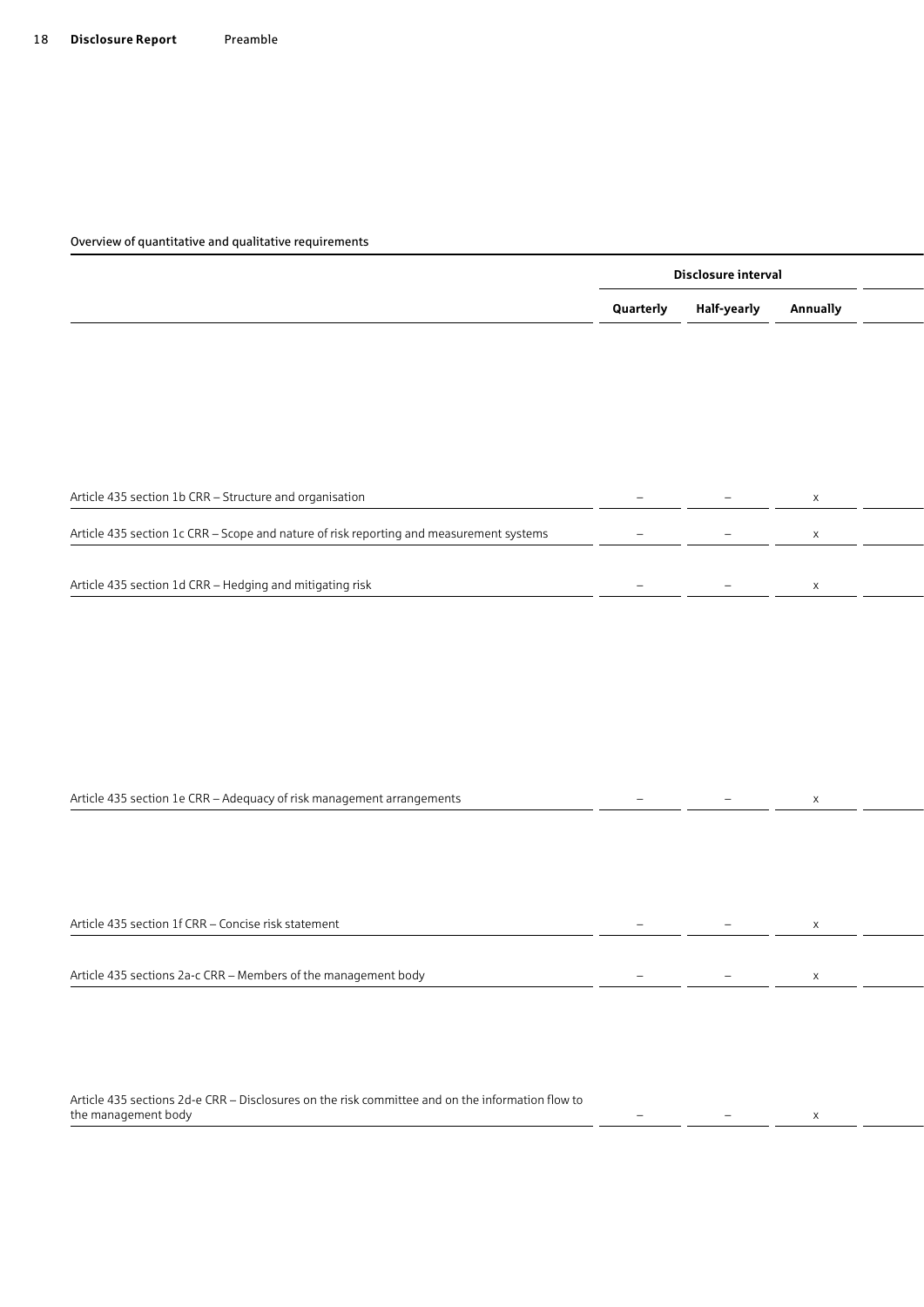### **Disclosure interval Depending on the disclosure interval**

| Helaba relevance | Use of materiality principle | Reference                                                                                                                                                                                                                                                                                                                                                                                                 |
|------------------|------------------------------|-----------------------------------------------------------------------------------------------------------------------------------------------------------------------------------------------------------------------------------------------------------------------------------------------------------------------------------------------------------------------------------------------------------|
|                  |                              | The disclosures are included in the Annual<br>Report ("Entities involved" (page 38), "Principal<br>risk monitoring areas" (page 38 et seq.),<br>"Compliance" (page 40 et seq.) sections under<br>"Risk management structure" within the "Risk<br>report" in the group management report).                                                                                                                 |
| $\times$         |                              | In the disclosure report, additional information<br>on the number of meetings held by the Risk<br>Committee can be found under "Principal risk<br>monitoring areas" in the "Risk strategy and risk<br>management" section.                                                                                                                                                                                |
| $\mathsf{X}$     |                              | "Principal risk monitoring areas" in the "Risk<br>strategy and risk management" section.                                                                                                                                                                                                                                                                                                                  |
| $\times$         |                              | "Strategies and processes to counter and<br>mitigate risks" in the "Risk strategy and risk<br>management" section.                                                                                                                                                                                                                                                                                        |
|                  |                              | Please refer to the "Responsibility of executive<br>management" section under "Principles" within<br>the "Risk report" in the group management<br>report in the Helaba Group's Annual Report<br>(page 33) for information on declarations by the<br>Executive Board regarding the adequacy of the<br>risk management arrangements at Helaba.                                                              |
| $\times$         |                              | Supplementary information is set out in the<br>disclosure report (Risk Strategy and Risk<br>Management section, Adequacy of Risk<br>Management Arrangements and Risk Statement<br>subsection and Risk Management Process<br>subsection)                                                                                                                                                                   |
| $\mathsf{X}$     |                              | In relation to Article 435 section 1f CRR, please<br>refer to the group management report within the<br>Annual Report, specifically the "Risk report"<br>(initial passage) (page 33) in conjunction with<br>the "Protection of assets" (page 33) and "Risk<br>appetite framework" (page 34) sections under<br>"Principles" and the "Risk types" section (page<br>35 et seq.) under "Risk classification". |
|                  |                              | Risk Strategy and Risk Management section, Risk<br>Management Structure, Members of the<br>management bodies subsections                                                                                                                                                                                                                                                                                  |
|                  |                              | The disclosures are included in the Annual<br>Report ("Entities involved" (page 38), "Principal<br>risk monitoring areas" (page 38 et seq.),<br>"Compliance" (page 40 et seq.) sections under<br>"Risk management structure" within the "Risk<br>report" in the group management report).                                                                                                                 |
|                  |                              | This disclosure report includes additional<br>information.                                                                                                                                                                                                                                                                                                                                                |
|                  |                              |                                                                                                                                                                                                                                                                                                                                                                                                           |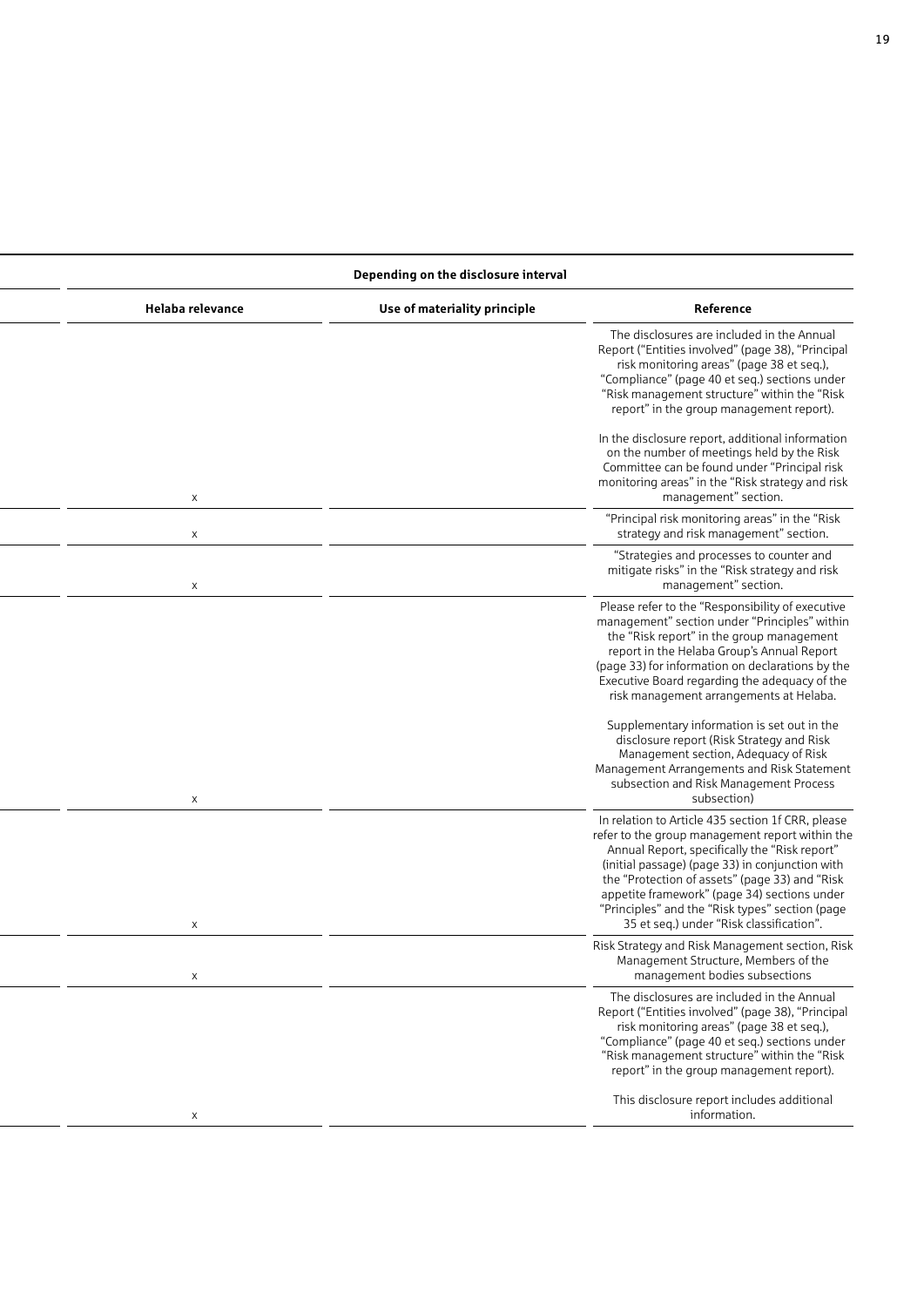|                                                                 |                          | Disclosure interval      |                 |  |
|-----------------------------------------------------------------|--------------------------|--------------------------|-----------------|--|
|                                                                 | Quarterly                | Half-yearly              | <b>Annually</b> |  |
|                                                                 |                          |                          |                 |  |
| Article 436 CRR - Differences in the basis of consolidation     |                          |                          |                 |  |
|                                                                 | $\equiv$                 | $\overline{\phantom{0}}$ | $\mathsf{X}$    |  |
|                                                                 |                          |                          |                 |  |
|                                                                 |                          |                          |                 |  |
| Article 447 CRR - Exposures in equities                         |                          | $\overline{\phantom{0}}$ | $\times$        |  |
|                                                                 |                          |                          |                 |  |
| Article 450 CRR - Remuneration policy disclosures               | $\overline{\phantom{a}}$ | $\overline{\phantom{a}}$ | $\times$        |  |
|                                                                 |                          |                          |                 |  |
|                                                                 |                          |                          |                 |  |
| Article 441 CRR - Indicators of global systemic importance      |                          |                          |                 |  |
|                                                                 |                          |                          |                 |  |
| Section 26a KWG - Country by Country Reporting                  |                          | $ \,$                    | $\times$        |  |
|                                                                 |                          |                          |                 |  |
|                                                                 |                          |                          |                 |  |
|                                                                 |                          |                          |                 |  |
| Section 35 SAG - Financial Assistance Provided Within the Group |                          |                          | $\times$        |  |
|                                                                 |                          |                          |                 |  |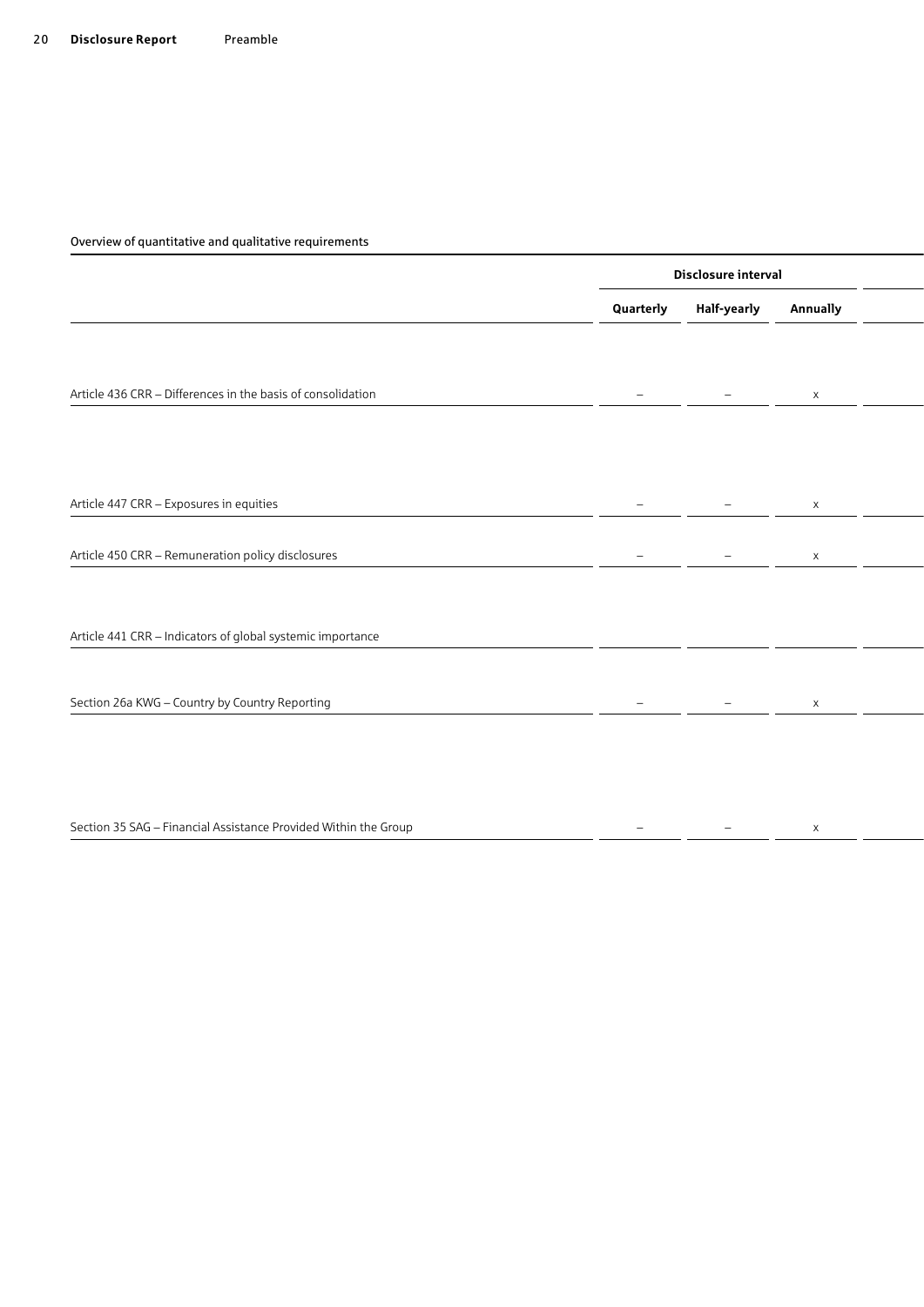### **Disclosure interval Depending on the disclosure interval**

| Helaba relevance                                                                                                                             | Use of materiality principle | Reference                                                                                                                                                                                                                                                                                                                                                            |
|----------------------------------------------------------------------------------------------------------------------------------------------|------------------------------|----------------------------------------------------------------------------------------------------------------------------------------------------------------------------------------------------------------------------------------------------------------------------------------------------------------------------------------------------------------------|
|                                                                                                                                              |                              | Information on the group of consolidated com-<br>panies under IFRS may be found in the Annual<br>Report (Note (2) (page 88 et seq.) in conjunction<br>with Note (58) (page 253 et seq.) in the Notes to<br>the Consolidated Financial Statements)                                                                                                                    |
| $\times$                                                                                                                                     |                              | More detailed information on equity investment<br>exposures is included in the Annual Report in<br>Notes (2), (3), (40) of the Notes to the Consoli-<br>dated Financial Statements, and in the group<br>management report ("Changes to basis of con-<br>solidation" section (page 24) under "Financial<br>Position and Financial Performance")                       |
| $\times$                                                                                                                                     |                              | The disclosures are presented in a separate re-<br>muneration report and published on Helaba's<br>website                                                                                                                                                                                                                                                            |
| Helaba is identified as an Other Systemically<br>Important Institution and so the requirements<br>stipulated in Article 441 CRR do not apply |                              | Helaba collected the data for calculating the sur-<br>charge for global systemically important banks<br>for the reporting date of 31.12.2019 and pub-<br>lished the indicators in its 2019 G-SIB data col-<br>lection report.                                                                                                                                        |
| $\boldsymbol{\mathsf{x}}$                                                                                                                    |                              | Disclosures can be found in the section Country-<br>by-country reporting (page 272 et seq.) in<br>accordance with Section 26a KWG in the Annual<br>Report                                                                                                                                                                                                            |
|                                                                                                                                              |                              | The disclosures are included in the Annual<br>Report (Note (47) in conjunction with Note (48)<br>in the Notes to the Consolidated Financial<br>Statements). The equivalent disclosures at<br>Helaba Bank level are in the Annual Financial<br>Report (Note (46) in the Notes to the Annual<br>Financial Statements of Landesbank Hessen-<br>Thüringen Girozentrale). |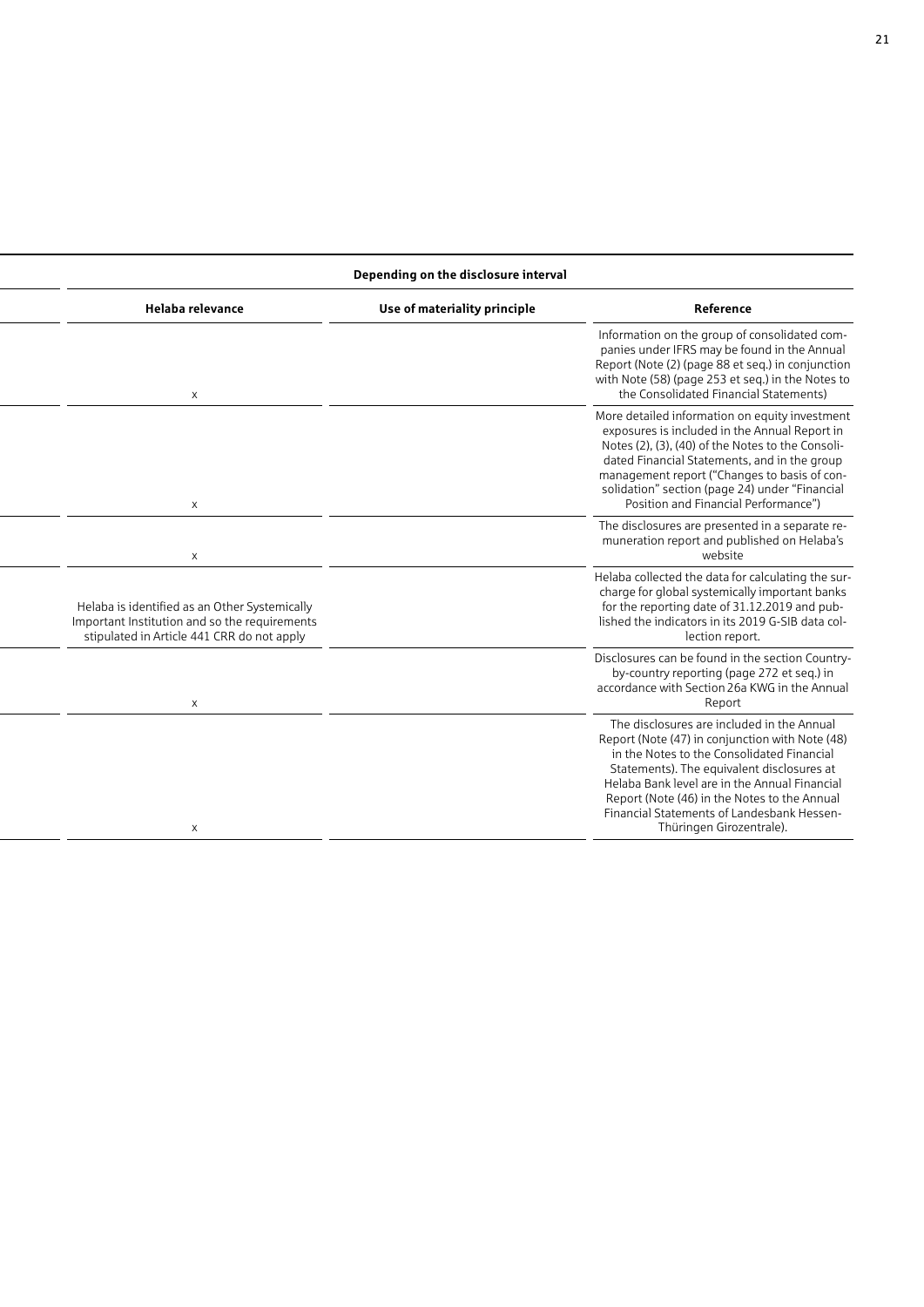# <span id="page-21-0"></span>Scope of Application

These disclosures are provided for the Helaba Group on the basis of the group of consolidated companies for regulatory purposes pursuant to the KWG/CRR. The document is prepared and coordinated by the parent company – Helaba.

A total of 19 companies are fully consolidated in the consolidation process for regulatory purposes in accordance with Sections 10 and 10a KWG and Article 18 CRR in addition to Helaba as the superordinated institution. A further 15 companies are excluded from the scope of consolidation for regulatory purposes in accordance with Section 31 KWG in conjunction with Article 19 CRR.

Group of consolidated companies for regulatory purposes (overview)

| <b>Regulatory treatment</b>                                      | Number and type of companies                                                                                           |  |  |
|------------------------------------------------------------------|------------------------------------------------------------------------------------------------------------------------|--|--|
| Full consolidation                                               | 19 companies<br>14 financial institutions<br>1 asset management company<br>3 banks<br>1 provider of ancillary services |  |  |
| Proportional consolidation                                       |                                                                                                                        |  |  |
| Excluded from the scope of consolidation for regulatory purposes | 15 companies<br>14 financial institutions<br>1 provider of ancillary services                                          |  |  |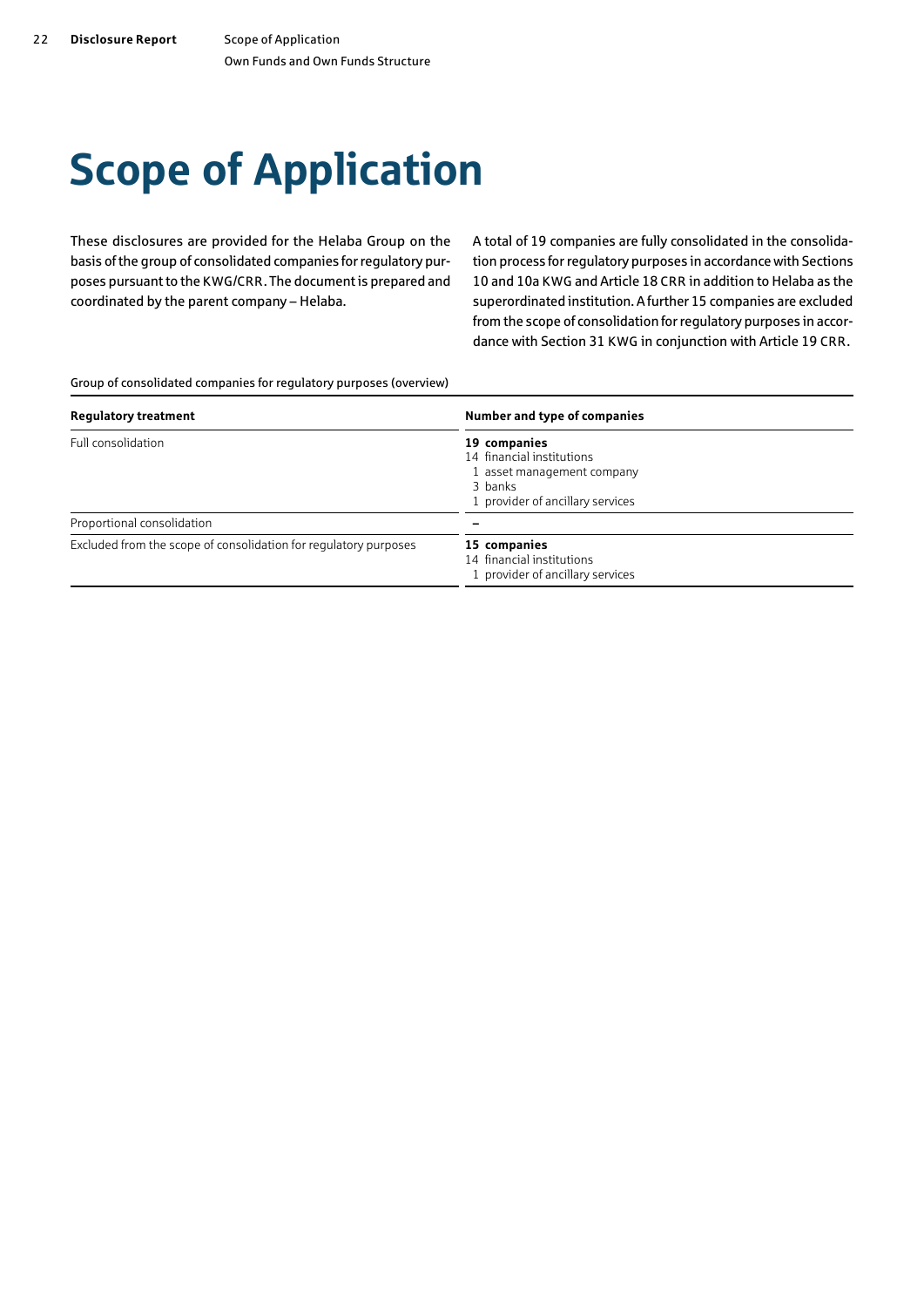# <span id="page-22-0"></span>Own Funds and Own Funds Structure

This section presents information about the Helaba Group's own funds and key figures together with a breakdown of the own funds requirements for each risk type in accordance with the COREP report under Pillar I as at 30 September 2020.

The regulatory own funds requirements and Helaba's own funds are based on financial reporting in accordance with IFRS. Since 1 January 2018, the figures have taken into account the financial reporting requirements under IFRS 9, from 30 June 2020 with the application of the transitional arrangements under Article 473a CRR.

#### KM1 – The Helaba Group in figures in  $\epsilon$  m

|    |                                                                                                              | 30.9.2020 | 30.6.2020 | 31.3.2020 | 31.12.2019 | 30.9.2019 |
|----|--------------------------------------------------------------------------------------------------------------|-----------|-----------|-----------|------------|-----------|
|    | <b>Composition of own funds for requlatory purposes</b>                                                      |           |           |           |            |           |
| 1  | Common Equity Tier 1 capital                                                                                 | 8.494     | 8.433     | 8.032     | 8.483      | 8,367     |
|    | thereof: Regulatory adjustments                                                                              | $-696$    | $-776$    | $-1,156$  | $-660$     | $-745$    |
|    | Additional Tier 1 capital                                                                                    | 564       | 564       | 564       | 670        | 670       |
|    | thereof: Regulatory adjustments                                                                              | $-20$     | $-20$     | $-20$     | $-20$      | $-20$     |
| 2  | Tier 1 capital                                                                                               | 9.059     | 8,998     | 8,597     | 9,153      | 9,037     |
|    | Tier 2 capital                                                                                               | 2,162     | 2,228     | 2,286     | 2,229      | 2,275     |
|    | thereof: Regulatory adjustments                                                                              | $-8$      | $-8$      | $-8$      | $-12$      | $-14$     |
| 3  | Own funds, total                                                                                             | 11,221    | 11.226    | 10,883    | 11.382     | 11,312    |
|    | Total risk exposure amount                                                                                   |           |           |           |            |           |
| 4  | <b>Total RWAs</b>                                                                                            | 62,190    | 63,279    | 64,608    | 59,779     | 60,424    |
|    | <b>Capital ratios</b>                                                                                        |           |           |           |            |           |
| 5  | Common Equity Tier 1 (CET1) capital ratio in %                                                               | 13.66     | 13.33     | 12.43     | 14.19      | 13.85     |
| 6  | Tier 1 capital ratio in %                                                                                    | 14.57     | 14.22     | 13.31     | 15.31      | 14.96     |
|    | Total capital ratio in %                                                                                     | 18.04     | 17.74     | 16.85     | 19.04      | 18.72     |
|    | <b>Additional Pillar 2 capital requirements (P2R)</b>                                                        |           |           |           |            |           |
|    | Additional SREP CET1 capital requirement in %                                                                | 0.98      | 0.98      | 0.98      | 1.75       | 1.75      |
|    | Additional SREP AT1 capital requirement in %                                                                 | 0.33      | 0.33      | 0.33      |            |           |
|    | Additional SREP T2 capital requirement in %                                                                  | 0.44      | 0.44      | 0.44      |            |           |
|    | Total SREP capital requirement in % (TSCR)                                                                   | 9.75      | 9.75      | 9.75      | 9.75       | 9.75      |
|    | <b>Capital buffers</b>                                                                                       |           |           |           |            |           |
| 8  | Capital conservation buffer in %                                                                             | 2.50      | 2.50      | 2.50      | 2.50       | 2.50      |
| 9  | Institution-specific countercyclical capital buffer in %                                                     | 0.01      | 0.01      | 0.05      | 0.12       | 0.12      |
| 10 | Buffer for global/other systemically<br>important institutions in %                                          | 1.00      | 1.00      | 1.00      | 1.00       | 1.00      |
| 11 | Institution-specific buffer requirement<br>in % (rows $8 + 9 + 10$ )                                         | 3.51      | 3.51      | 3.55      | 3.62       | 3.62      |
| 12 | CET1 capital available for the buffers in % (expressed<br>as a percentage of the total risk exposure amount) | 8.57      | 8.22      | 7.31      | 9.31       | 8.96      |
|    | Leverage ratio                                                                                               |           |           |           |            |           |
| 13 | Leverage ratio total exposure measure                                                                        | 200,096   | 226,180   | 220.074   | 205.434    | 216.101   |
| 14 | Leverage ratio in %                                                                                          | 4.53      | 3.98      | 3.91      | 4.46       | 4.18      |

Common Equity Tier 1 capital rose to € 8,494 m, an increase of approximately  $\epsilon$  61 m compared with the figure as at 30 June 2020. The change in the third quarter arose largely as the markets became calmer over this period. This means that the temporary fluctuations in valuation caused by the COVID-19 pandemic, which had weighed heavily on earnings for the first half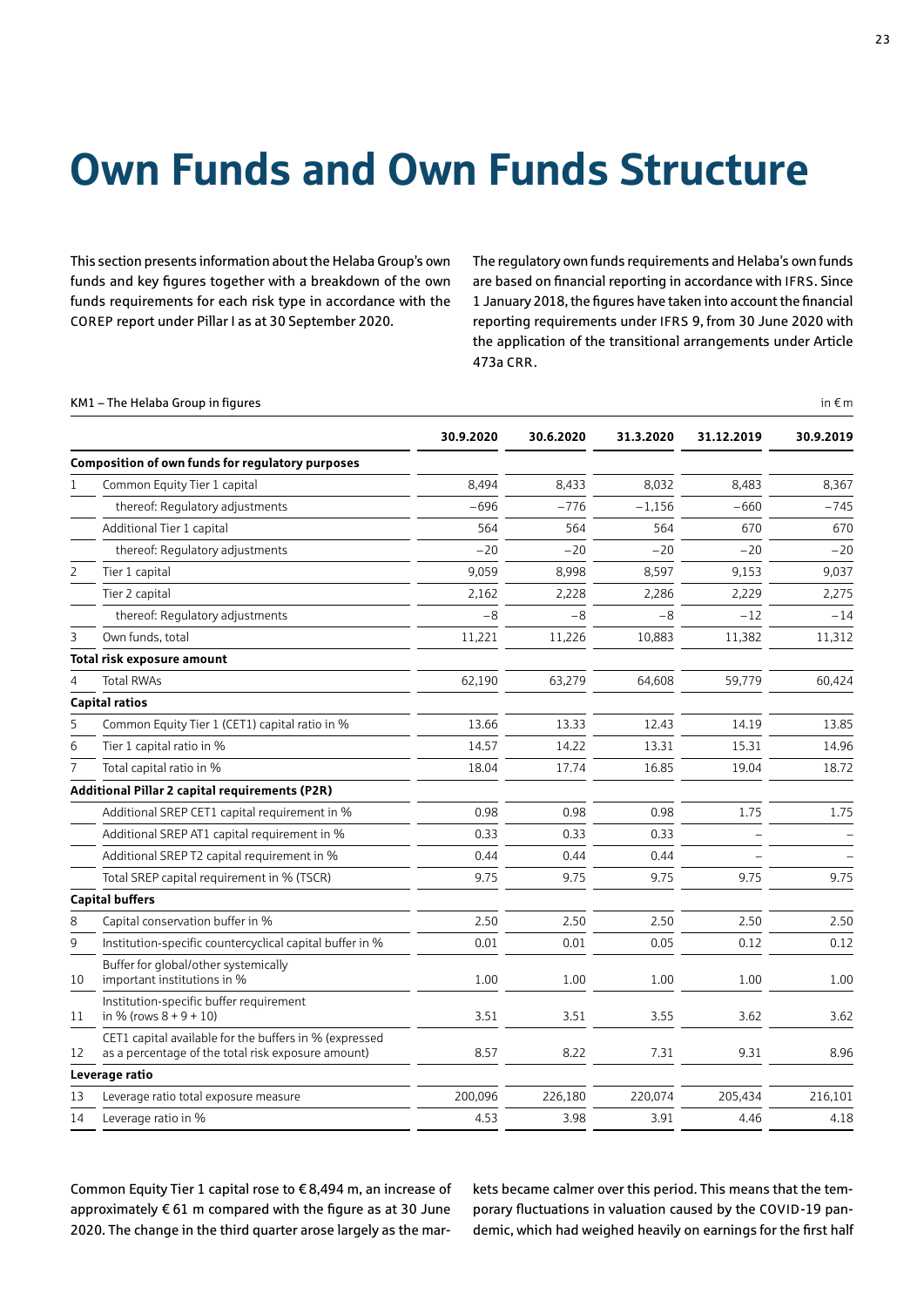of the year, saw a significant reversal. At the same time, as a result of market trends there was a fall in the own funds deductions in connection with prudent measurement, which will be calculated in accordance with the changed methodology specified by the supervisor until the end of 2020. The modified transitional rules from 1 January 2020 on the recognition of impairment in stages under IFRS 9 in respect of regulatory own funds were applied as at 30 June 2020. This had a positive effect on Common Equity Tier 1 capital of approx. € 128 m as at 30 September 2020.

The slight decline in Tier 2 capital was attributable to the effects from residual maturity amortisation for regulatory purposes. Overall, own funds as at 30 September 2020 decreased by approximately € 5 m compared with 30 June 2020.

The leverage ratio total exposure measure fell by € 26.1 bn compared with the previous quarter, mainly because central bank credit balances are excluded from the calculation of the exposure. This exclusion is allowed under the relaxation of regulatory requirements permitted by the ECB in connection with the COVID-19 pandemic and announced in its press release of 17 September 2020. The leverage ratio rose to 4.5% as at 30 September 2020 primarily due to this effect.

Owing to the exceptional circumstances resulting from the COVID-19 pandemic, the ECB no longer requires the 2020 Pillar II capital requirement derived from the Supervisory Review and Evaluation Process (SREP) to be held exclusively in the form of Common Equity Tier 1 capital, which has been the case to date; instead, some of it can be held in the form of Additional Tier 1 capital and Tier 2 capital. The Helaba Group had a comfortable capital position as at 30 September 2020, consisting of a Tier 1 capital ratio of 14.6% and a Common Equity Tier 1 capital ratio

of 13.7%. As at the disclosure reporting date, these ratios also meant that the Group satisfied the additional Pillar II capital requirement (P2R) and capital guidance (P2G) arising from the SREP.

The methodology used to calculate credit risk adjustments has been changed as a result of the replacement of IAS 39 by the provisions in IFRS 9. Under Article 473a CRR, a transitional arrangement was created from 1 January 2018 for five years in order to cushion the direct impact on regulatory capital. Article 473a CRR has been amended as a result of the COVID-19 pandemic (Regulation (EU) 2020/873 of the European Parliament and of the Council of 24 June 2020 amending Regulations (EU) No 575/2013 and (EU) 2019/876 as regards certain adjustments in response to the COVID-19 pandemic).

In connection with the amendment of Article 473a CRR, Helaba decided to make use of the option in Article 473a (9) CRR and applied to the ECB for permission to implement the IFRS 9 transitional rules for the dynamic approach. The ECB issued an authorisation for Helaba on 19 May 2020; the period ending 30 June 2020 therefore includes the first-time application of the transitional rules.

Article 473a (7a) CRR allows Helaba a one-time option either to allocate the amount  $AB_{SA}$  over the loss allowances for the individual transactions or to recognise it as an overall risk exposure with a risk weight of 100%. Helaba has decided to recognise the amount AB<sub>SA</sub> as a separate risk exposure.

Since 30 June 2020, the disclosure was made quarterly in accordance with the EBA guidelines EBA/GL/2020/12 in conjunction with the EBA guidelines EBA/GL/2016/11 and EBA/GL/2014/14.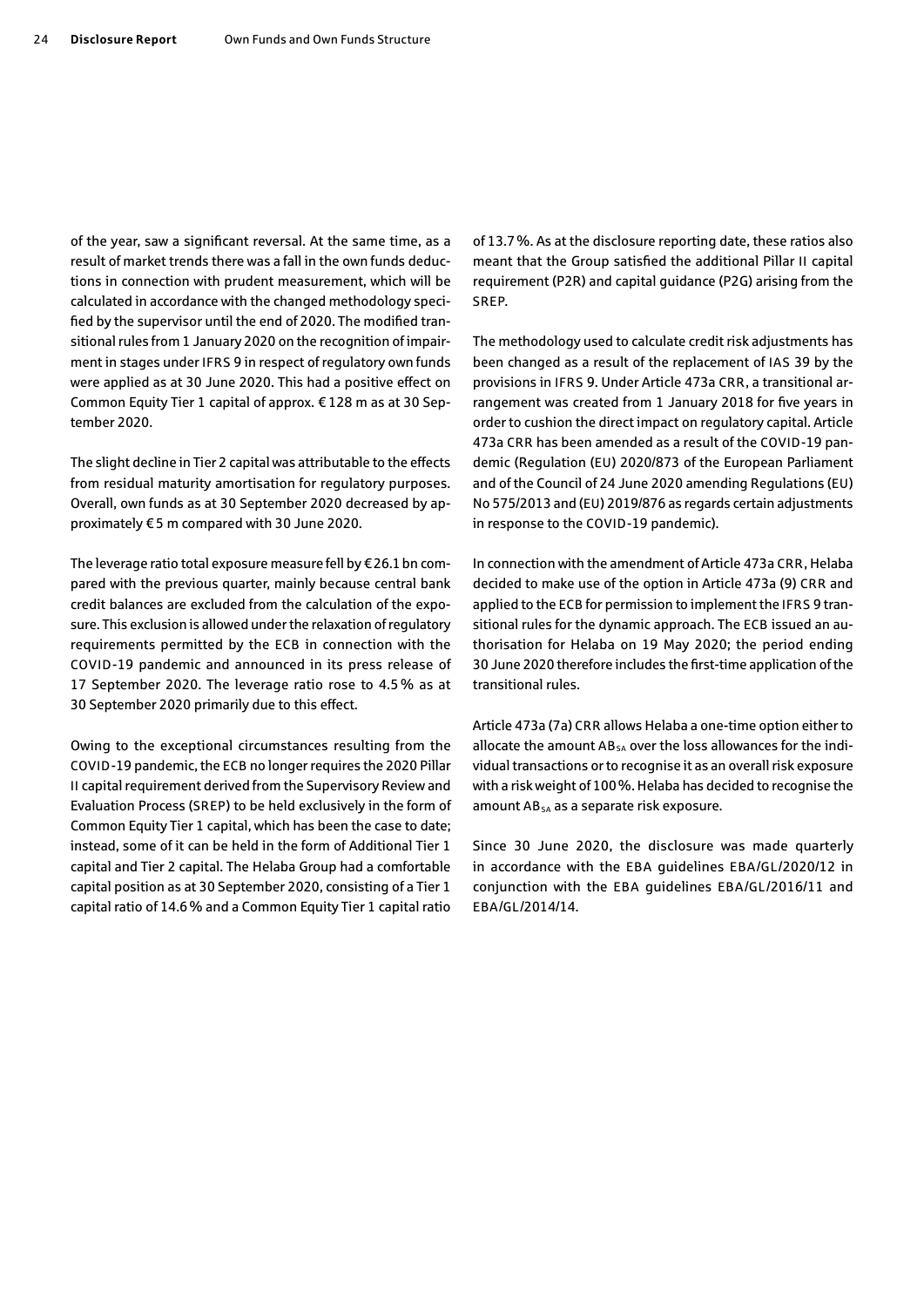IFRS 9/Article 468-FL – Comparison of institutions' own funds and capital and leverage ratios with and without the application of transitional arrangements for IFRS 9 or analogous ECLs, and with and without the application of the temporary treatment in accordance with Article 468 of the CRR in  $\epsilon$ m in  $\epsilon$ m in  $\epsilon$ m in  $\epsilon$ m in  $\epsilon$ m

|    |                                                                                                                                            | a         | b         |
|----|--------------------------------------------------------------------------------------------------------------------------------------------|-----------|-----------|
|    |                                                                                                                                            | 30.9.2020 | 30.6.2020 |
|    | Available capital (amounts)                                                                                                                |           |           |
| 1  | CET1 capital                                                                                                                               | 8,494     | 8,433     |
| 2  | CET1 capital as if IFRS 9 or analogous ECLs transitional arrangements had not been applied                                                 | 8.367     | 8.346     |
| 3  | Tier 1 capital                                                                                                                             | 9,059     | 8,998     |
| 4  | Tier 1 capital as if IFRS 9 or analogous ECLs transitional arrangements had not been applied                                               | 8,931     | 8,910     |
| 5  | Total capital                                                                                                                              | 11,221    | 11,226    |
| 6  | Total capital as if IFRS 9 or analogous ECLs transitional arrangements had not been applied                                                | 11,166    | 11,166    |
|    | Risk-weighted assets (amounts)                                                                                                             |           |           |
| 7  | Total risk-weighted assets                                                                                                                 | 62.190    | 63,279    |
| 8  | Total risk-weighted assets as if IFRS 9 or analogous ECLs transitional arrangements had not been applied                                   | 62,180    | 63,279    |
|    | <b>Capital ratios</b>                                                                                                                      |           |           |
| 9  | CET1 (as a percentage of risk exposure amount)                                                                                             | 13.66     | 13.33     |
| 10 | CET1 (as a percentage of risk exposure amount) as if IFRS 9 or analogous ECLs transitional arrangements had<br>not been applied            | 13.46     | 13.19     |
| 11 | Tier 1 (as a percentage of risk exposure amount)                                                                                           | 14.57     | 14.22     |
| 12 | Tier 1 (as a percentage of risk exposure amount) as if IFRS 9 or analogous ECLs transitional arrangements had<br>not been applied          | 14.36     | 14.08     |
| 13 | Total capital (as a percentage of risk exposure amount)                                                                                    | 18.04     | 17.74     |
| 14 | Total capital (as a percentage of risk exposure amount) as if IFRS 9 or analogous ECLs transitional arrange-<br>ments had not been applied | 17.96     | 17.65     |
|    | Leverage ratio                                                                                                                             |           |           |
| 15 | Leverage ratio total exposure measure                                                                                                      | 200.096   | 226,180   |
| 16 | Leverage ratio                                                                                                                             | 4.53      | 3.98      |
| 17 | Leverage ratio as if IFRS 9 or analogous ECLs transitional arrangements had not been applied                                               | 4.47      | 3.94      |

Rows 2a, 4a, 6a, 10a, 12a, 14a, 17a are not shown to improve clarity and because Article 468 CRR is not applied at Helaba.

The application from 1 January 2020 of the transitional rules on the recognition of impairment under IFRS 9 in respect of own funds had a positive effect on Common Equity Tier 1 capital as at 30 September 2020 (approx. € 128 m).

The impact on Common Equity Tier 1 capital also had a positive effect on the capital ratios and the leverage ratio.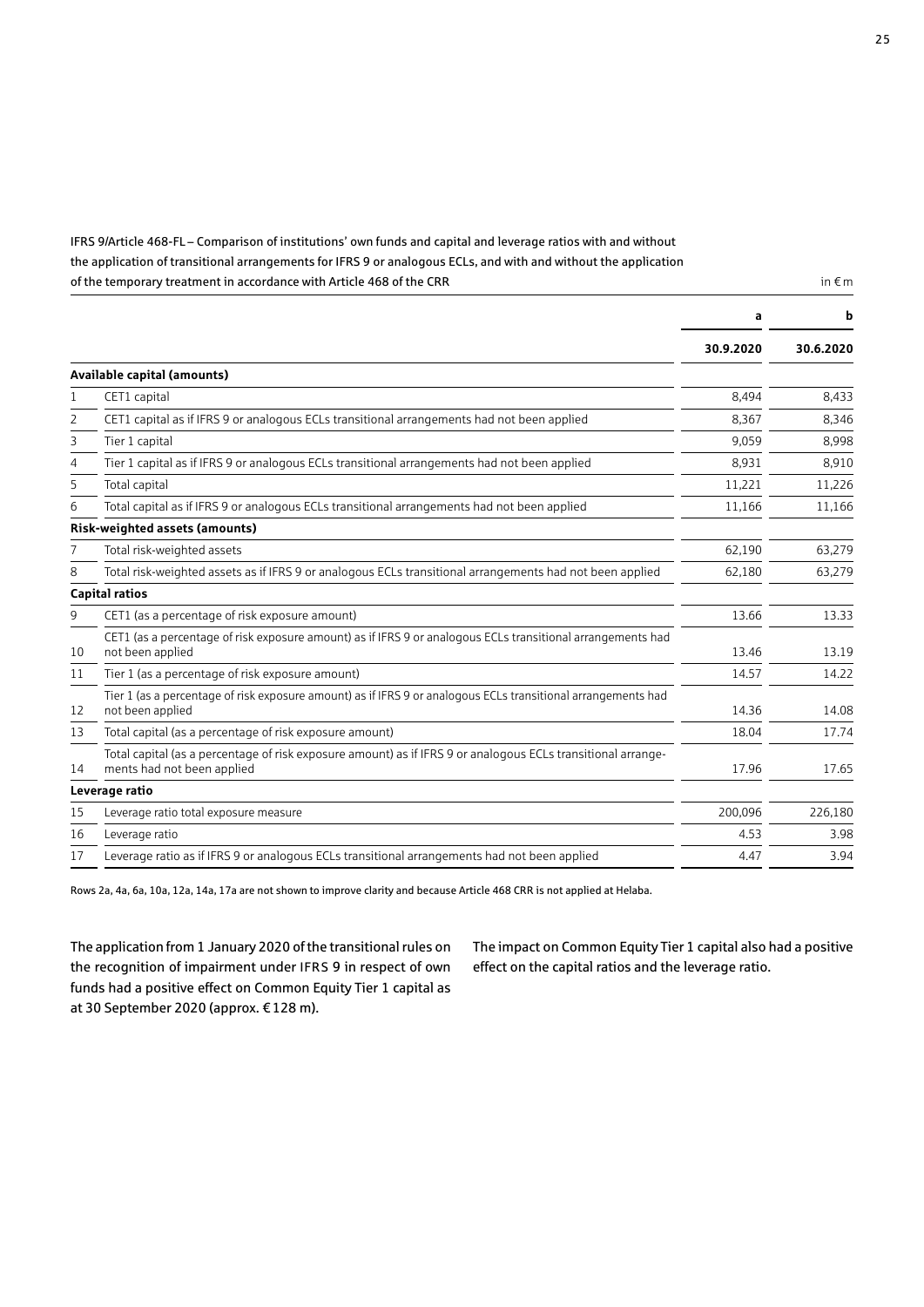## <span id="page-25-0"></span>Capital Adequacy

The table below shows the RWAs and own funds requirements broken down by risk type.

#### EU OV1 – Overview of RWAs in  $\epsilon$  m

|                                                  |                |                                                                             |           | <b>RWAs</b> | Own funds<br>requirement |
|--------------------------------------------------|----------------|-----------------------------------------------------------------------------|-----------|-------------|--------------------------|
|                                                  |                |                                                                             | 30.9.2020 | 30.6.2020   | 30.9.2020                |
|                                                  | 1              | Credit risk (excluding CCR)                                                 | 51.029    | 51.620      | 4,082                    |
| Article 438 (c), (d)                             | $\overline{2}$ | Of which standardised approach (CRSA)                                       | 5,740     | 5,682       | 459                      |
| Article 438 (c), (d)                             | 3              | Of which the foundation IRB (FIRB) approach                                 | 42,969    | 43,585      | 3,438                    |
| Article 438 (c), (d)                             | $\overline{4}$ | Of which the advanced IRB (AIRB) approach                                   | 1,072     | 1,101       | 86                       |
| Article 438 (d)                                  | 5              | Of which equity IRB under the simple risk-weighted approach or<br>the IMA   | 1,247     | 1,251       | 100                      |
| Article 107,<br>Article 438 (c), (d)             | 6              | Counterparty credit risk (CCR)                                              | 2,739     | 2,649       | 219                      |
| Article 438 (c), (d)                             | 7              | Of which mark to market                                                     | 1,859     | 1,766       | 149                      |
| Article 438 (c), (d)                             | 8              | Of which original exposure                                                  |           |             |                          |
|                                                  | 9              | Of which standardised approach                                              |           |             |                          |
|                                                  | 10             | Of which internal model method (IMM)                                        |           |             |                          |
| Article 438 (c), (d)                             | 11             | Of which contributions to the default fund of a CCP                         | 75        | 79          | 6                        |
| Article 438 (c), (d)                             | 12             | Of which CVA                                                                | 805       | 803         | 64                       |
| Article 438 (e)                                  | 13             | Settlement risk                                                             | $\Omega$  | $\Omega$    | $\Omega$                 |
| Article 449 (o), (i)                             | 14             | Securitisation exposures in the banking book (after the cap)                | 1.555     | 1.902       | 124                      |
|                                                  |                | Of which SEC-IRBA                                                           | 465       | 533         | 37                       |
|                                                  |                | Of which SEC-ERBA (including SEC-IAA)                                       | 722       | 948         | 58                       |
|                                                  |                | Of which SEC-SA                                                             | 368       | 420         | 29                       |
|                                                  |                | Of which 1250 %/Capital deduction                                           |           |             |                          |
| Article 438 (e)                                  | 19             | Market risk                                                                 | 3,394     | 3,623       | 271                      |
|                                                  | 20             | Of which standardised approach                                              | 1,668     | 1,629       | 133                      |
|                                                  | 21             | Of which internal model method (IMM)                                        | 1,725     | 1,994       | 138                      |
| Article 438 (e)                                  | 22             | Large exposures                                                             |           |             |                          |
| Article 438 (f)                                  | 23             | Operational risk                                                            | 3,420     | 3,420       | 274                      |
|                                                  | 24             | Of which basic indicator approach                                           |           |             |                          |
|                                                  | 25             | Of which standardised approach                                              | 3,420     | 3,420       | 274                      |
|                                                  | 26             | Of which advanced measurement approaches                                    |           |             |                          |
| Article 437 (2).<br>Article 48<br>and Article 60 | 27             | Amounts below the thresholds for deduction<br>(subject to 250% risk weight) | 53        | 65          | 4                        |
| Article 500                                      | 28             | Adjustment for Basel I floor                                                |           |             |                          |
|                                                  | 29             | <b>Total</b>                                                                | 62,190    | 63,279      | 4,975                    |

As a result of the end of the grandfathering provisions on 1 January 2020 for securitisation exposures under the revised securitisation rules (Regulation (EU) 2017/2401 amending the CRR), all securitisation exposures in the above table are reported as at the latest disclosure reporting date using the new securitisation approaches (SEC-IRBA, SEC-ERBA (including SEC-IAA) and SEC-SA). Rows 15–18 are no longer presented because they no longer apply for regulatory purposes.

The following table (as at 30 September 2020) is provided in addition to the differentiated presentation of RWAs in accordance with the requirements in EBA/GL/2016/11 in order to ensure that the requirements of Article 438 CRR are satisfied in full.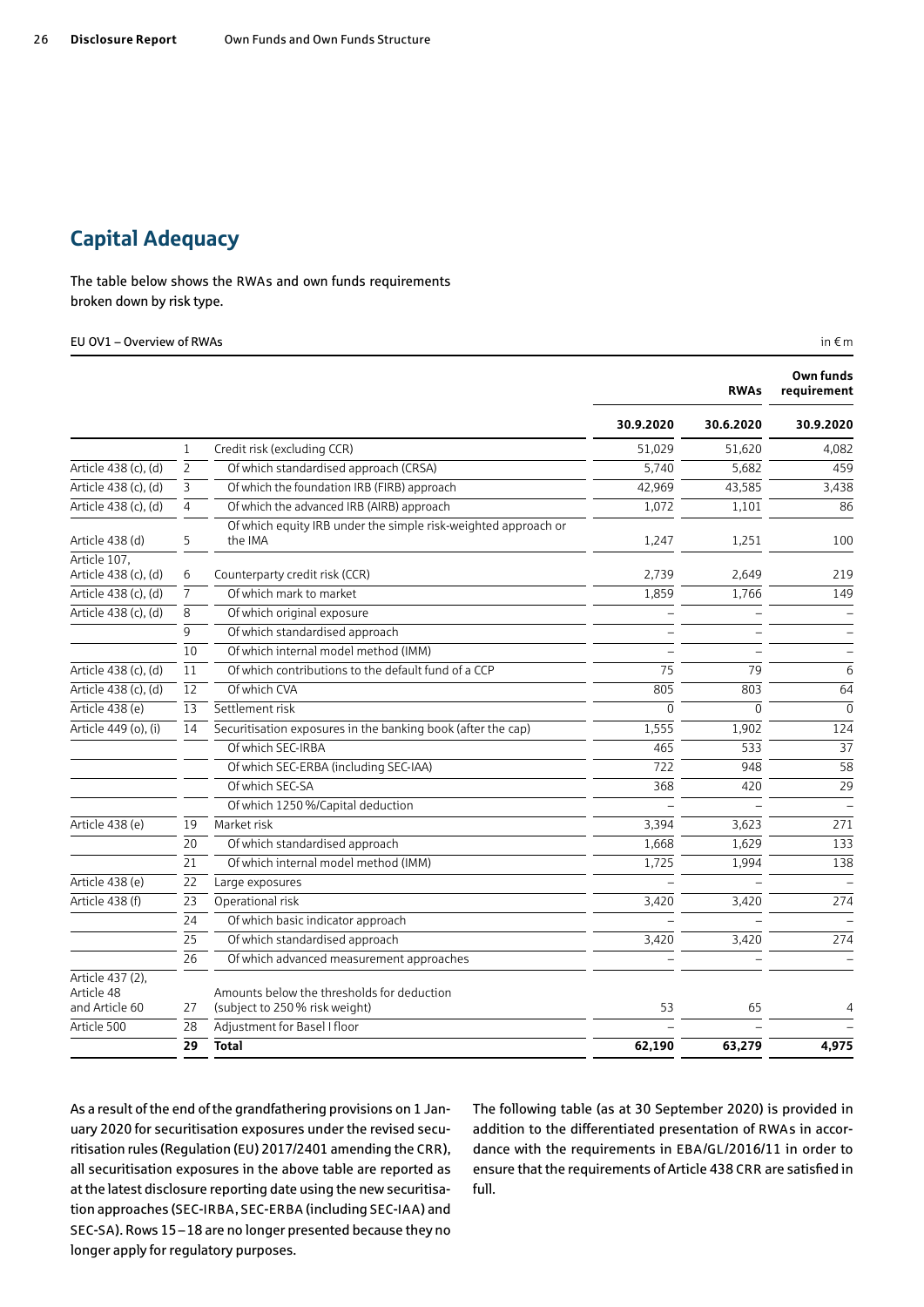### Article 438 CRR – Overview of RWAs by exposure class in  $\epsilon$  m in  $\epsilon$  m

|                                                                          | <b>RWAs</b>    | Own funds<br>requirement |
|--------------------------------------------------------------------------|----------------|--------------------------|
| FIRB - Central governments or central banks                              | 1,995          | 160                      |
| FIRB - Institutions                                                      | 3,550          | 284                      |
| FIRB - Corporates                                                        | 38,054         | 3,044                    |
| thereof: Specialised lending exposures                                   | 18,502         | 1,480                    |
| thereof: SME                                                             | 1,980          | 158                      |
| thereof: Other                                                           | 17,572         | 1,406                    |
| AIRB - Retail                                                            | 1,072          | 86                       |
| Secured by real estate                                                   | 636            | 51                       |
| thereof: SME                                                             | 161            | 13                       |
| thereof: Non-SME                                                         | 476            | 38                       |
| Qualifying revolving                                                     | 36             | 3                        |
| Other                                                                    | 400            | 32                       |
| thereof: SME                                                             | 87             | 7                        |
| thereof: Non-SME                                                         | 313            | 25                       |
| IRBA equity exposures                                                    | 1,621          | 130                      |
| thereof: Simple risk-weight approach                                     | 1,247          | 100                      |
| Private equity exposures in sufficiently diversified portfolios (190 %)  | 1,225          | 98                       |
| Exchange traded equity exposures (290 %)                                 |                | Ξ                        |
| Other equity exposures (370 %)                                           | 22             | 2                        |
| thereof: PD/LGD approach                                                 | 328            | 26                       |
| thereof: Risk-weighted equities                                          | 46             | $\overline{4}$           |
| Other non-credit-obligation assets                                       | 701            | 56                       |
| <b>Total IRB approach</b>                                                | 46,994         | 3,759                    |
| Central governments or central banks                                     | $\overline{4}$ | $\mathbf 0$              |
| Regional governments or local authorities                                | 148            | 12                       |
| Public-sector entities                                                   | 179            | 14                       |
| Multilateral development banks                                           |                |                          |
| International organisations                                              |                |                          |
| Institutions                                                             | 291            | 23                       |
| Corporates                                                               | 1,471          | 118                      |
| Retail                                                                   | 162            | 13                       |
| Exposures secured by real estate                                         | 644            | 52                       |
| Exposures in default                                                     | 37             | 3                        |
| Higher risk categories                                                   | 993            | 79                       |
| Covered bonds                                                            | 3              | $\mathbf 0$              |
| Exposures to institutions and corporates with a short-term credit rating |                |                          |
| Collective investment undertakings (CIU)                                 | 713            | 57                       |
| Equity exposures                                                         | 1,052          | 84                       |
| Other exposures                                                          | 250            | 20                       |
| <b>Total standardised approach (CRSA)</b>                                | 5,947          | 476                      |
| <b>Total</b>                                                             | 52,940         | 4,235                    |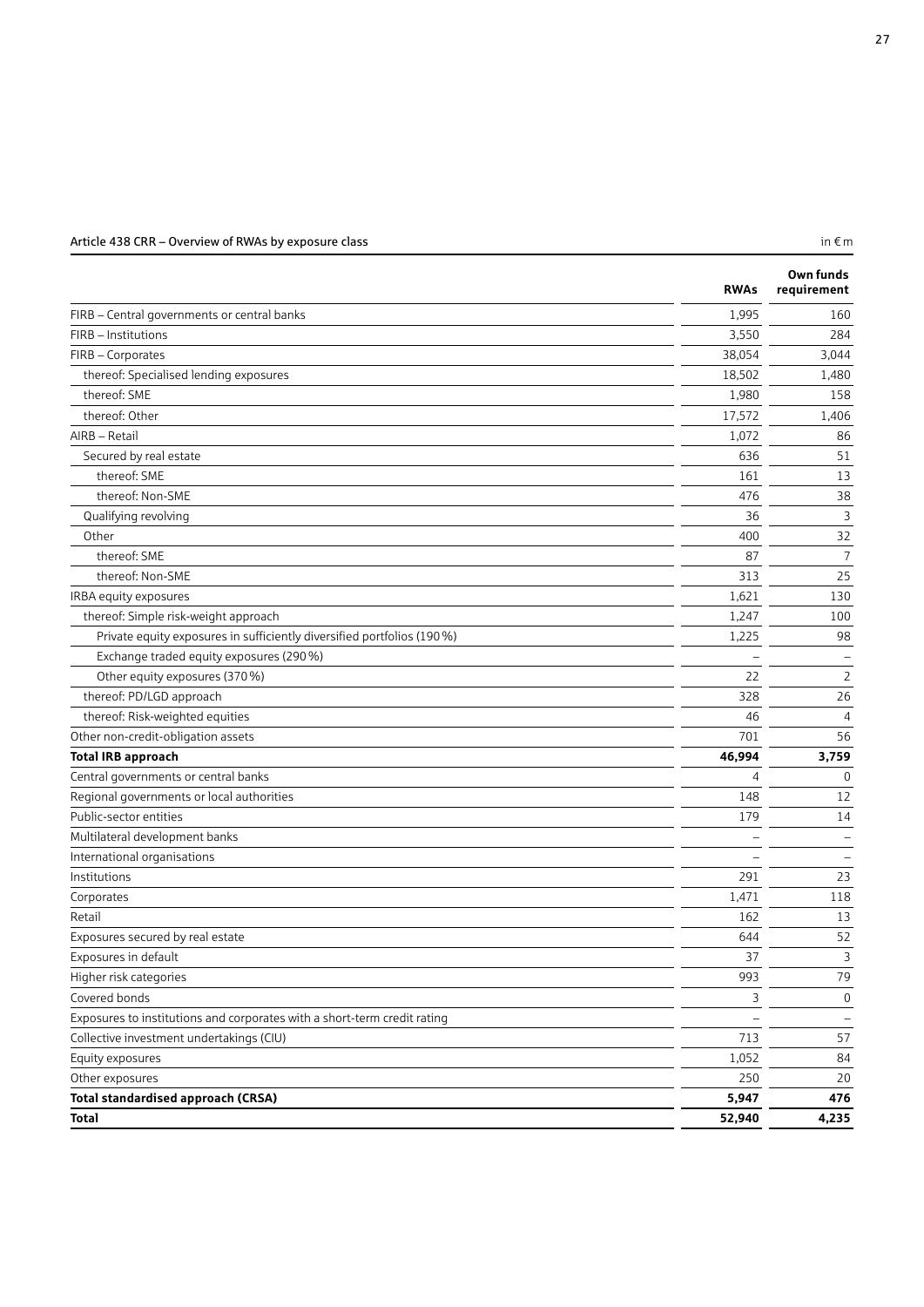There were no own funds requirements on the reporting date for trading book activities of the Helaba Group in relation to large exposures above the limits set out in Articles 395 to 401 CRR.

The total RWAs declined by around  $\epsilon$  1.1 bn compared with the previous quarter. This decrease resulted from default risk (down by € 0.9 bn) and market risk (down by € 0.2 bn).

In the IRB approach, the distribution of the decline in default risk by exposure class was as follows: "Corporates – Specialised lending exposures" (down by € 0.6 bn) and "Corporates – SME" (down by € 0.15 bn), and the decrease was attributable to businessrelated changes, rating changes and effects from the US dollar exchange rate. However, RWAs increased in the IRB exposure class "Corporates – Other" (up by € 0.4 bn), mainly as a result of new business, changes in the portfolio and rating changes.

In addition, RWAs contracted in the "Securitisations" exposure class (down by € 0.2 bn) following maturing business, rating improvements and the classification of further transactions as STS (simple, transparent and standardised) securitisations.

The change in RWAs from market risk (down by  $\epsilon$  0.2 bn) was primarily attributable to a decrease in the internal model (down by 0.3 bn). Further details on the changes in RWAs in the internal model can be found in the "Market Risk" section.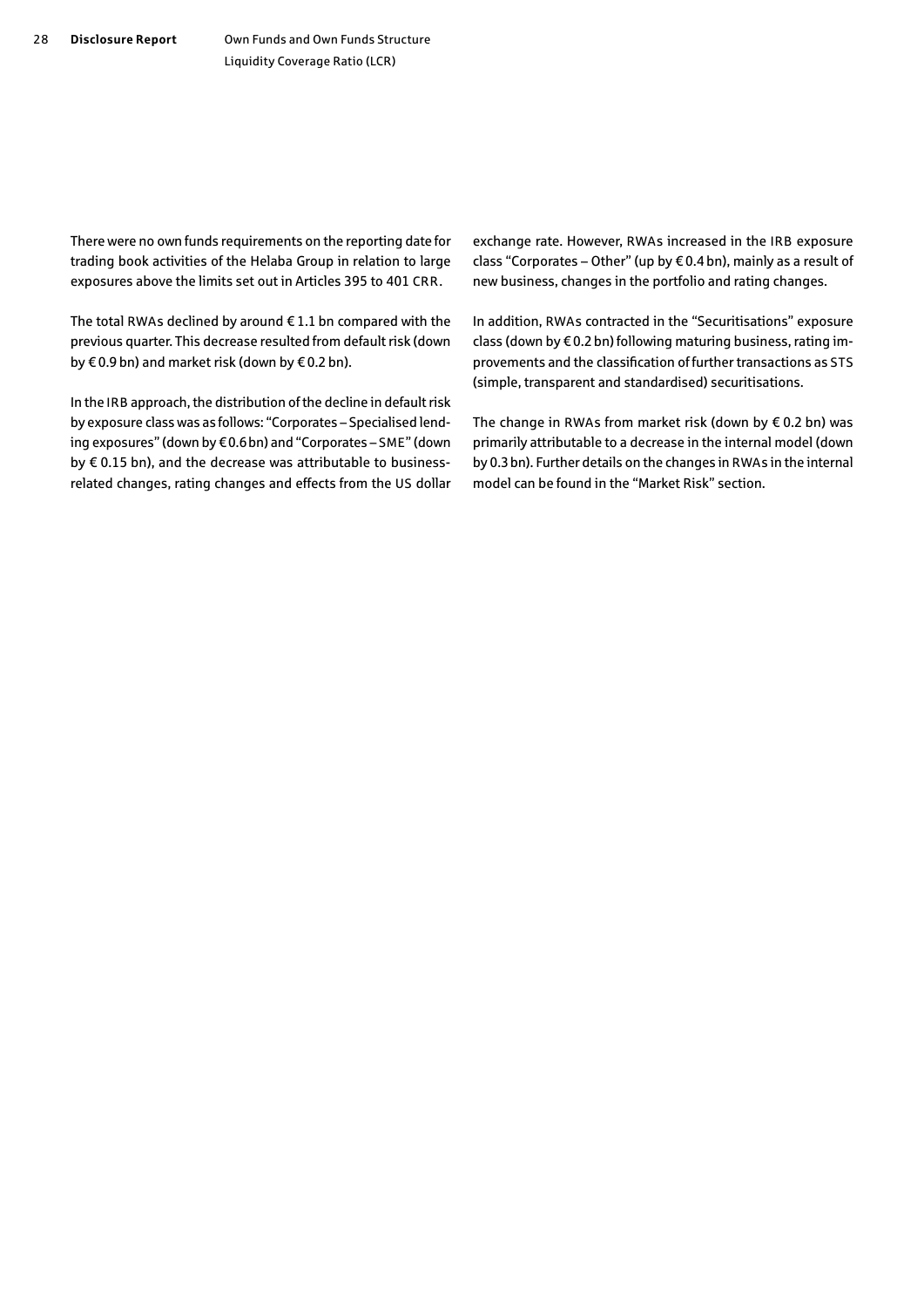# <span id="page-28-0"></span>Liquidity Coverage Ratio (LCR)

The LCR is a regulatory measure of liquidity available at short notice and banks are required to comply with a specified minimum ratio. In order to satisfy the minimum ratio of 100%, a bank's available, liquid assets must, for a period of 30 days, be greater than the forecast cumulative net cash outflows in a serious stress scenario (which may assume, for example, the withdrawal of a certain level of customer deposits with a simultaneous loss of unsecured funding). The disclosures relating to the LCR are published in accordance with Article 435 CRR and EBA guidelines EBA/GL/2017/01.

Helaba uses an internal liquidity adequacy assessment process (ILAAP) to ensure that it has adequate liquidity available at all times and that its short- and medium-term funding is sound. This process identifies, measures and monitors all material liquidity and funding risks and facilitates corrective action in good time to avoid a liquidity squeeze, where necessary. The process also includes liquidity stress tests, contingency planning and an independent validation of risk quantification methods. The Executive Board is responsible for ensuring that the ILAAP is underpinned by a robust system of governance. The ILAAP forms an integral component of the management framework and consists of both economic and normative perspectives.

Internal thresholds (risk appetite and risk tolerance) have been set for the LCR as part of the Bank's risk appetite framework (RAF). These internal thresholds are well above the minimum regulatory requirements of 100%. Both the minimum regulatory requirements and the internal thresholds were complied with at all times during the reporting period.

The ECB and the German Federal Financial Supervisory Authority (BaFin) have introduced various regulatory measures in connection with the COVID-19 pandemic. Currently, the Bank is not making use of any exemptions in relation to liquidity. The average liquidity coverage ratio once again underwent only minor fluctuations in the reporting period, underlining Helaba's conservative risk profile and sound liquidity position.

### $EUIIO1 - ICR$

|                                                           | Scope of consolidation<br>Currency and units | Consolidated<br>€m |            |           |           | <b>TOTAL ADJUSTED VALUE</b> |
|-----------------------------------------------------------|----------------------------------------------|--------------------|------------|-----------|-----------|-----------------------------|
|                                                           | Quarter ending on                            |                    | 31.12.2019 | 31.3.2020 | 30.6.2020 | 30.9.2020                   |
| Number of data points used in the calculation of averages |                                              | 12                 | 12         | 12        | 12        |                             |
|                                                           |                                              |                    | 050        | 060       | 070       | 080                         |
| 21                                                        | <b>Liquidity buffer</b>                      |                    | 37,251     | 37,962    | 39,096    | 41,715                      |
| 22                                                        | TOTAL NET CASH OUTFLOWS                      |                    | 20,954     | 21.761    | 21,932    | 22,255                      |
| 23                                                        | Liquidity coverage ratio (%)                 |                    | 179.41     | 176.44    | 180.33    | 189.28                      |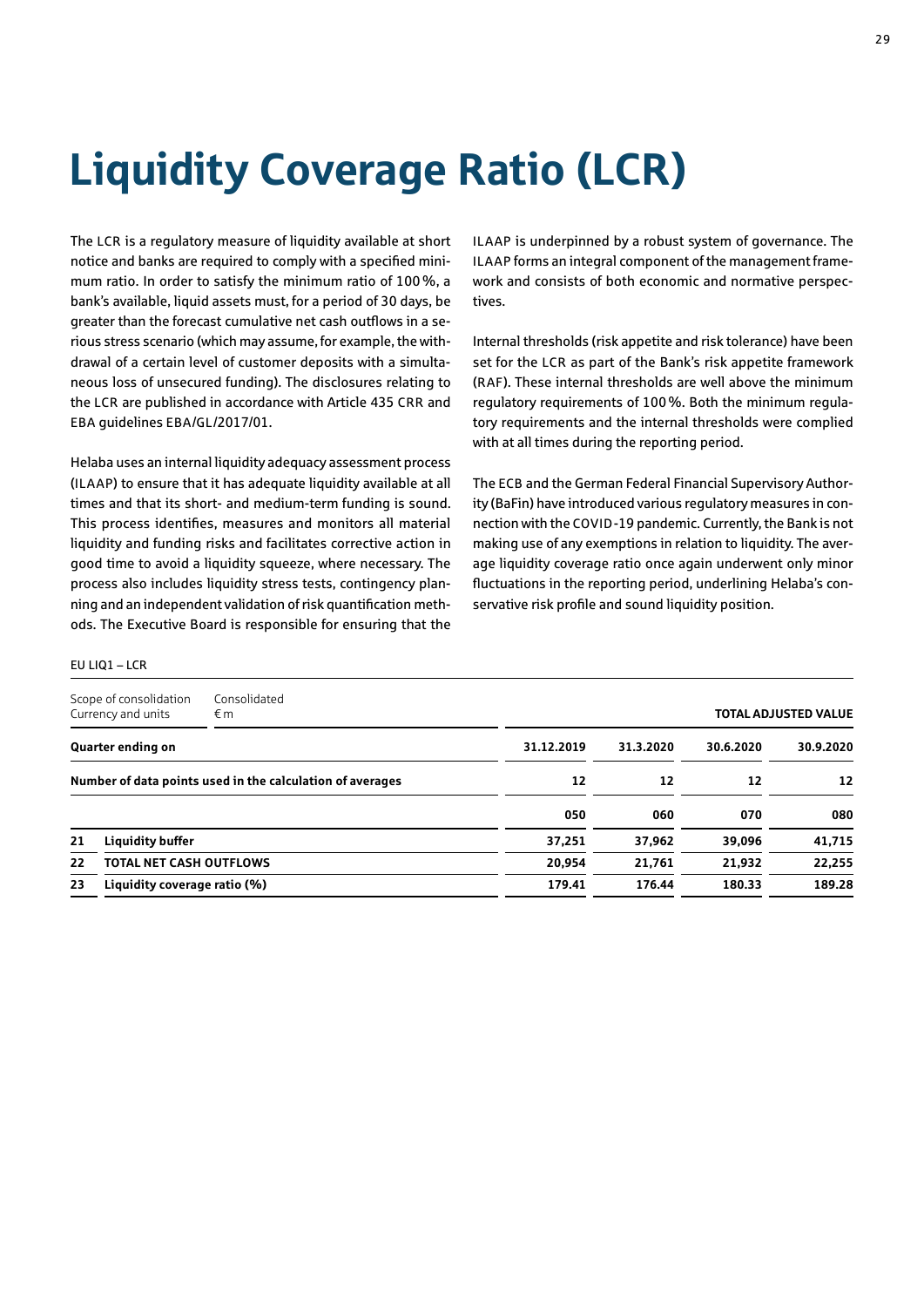# <span id="page-29-0"></span>Credit Risk

## Credit Risk and Credit Risk Mitigation in the IRB Approach

In December 2006, Helaba received approval from the German Federal Financial Supervisory Authority (BaFin) to use the Foundation Internal Ratings-Based (FIRB) Approach as specified in the German Solvency Regulation (Solvabilitätsverordnung – SolvV); this approval covered both the Helaba Group and Helaba Bank. The parameters laid down in the Foundation Approach for internal ratings have been applied for both regulatory capital backing and internal management purposes since 1 January 2007. The approval of the rating model for aircraft finance in December 2010 marked the completion of the regulatory audits in relation to the use of the internal rating models for the FIRBA and thus the full delivery of the IRBA implementation plan. The AIRB Approach has been applied for the retail portfolio of the subsidiary FSP since the second quarter of 2008. In 2013, LBS became the first Bausparkasse to gain permission to use the "LBS-Kunden-Scoring" rating model and the LGD model devised by Sparkassen Rating- und Risikosysteme GmbH (S-Rating) in the AIRB Approach for retail exposures.

The changes in RWAs for credit risk exposures under the IRB Approach between 30 June 2020 and 30 September 2020 are presented below.

EU CR8 – RWA flow statements of credit risk exposures under the IRB Approach  $\epsilon$  m

|                |                                        | a           | b                     |
|----------------|----------------------------------------|-------------|-----------------------|
|                |                                        | <b>RWAs</b> | Own funds requirement |
| 1              | RWAs at previous quarter-end           | 45,996      | 3,680                 |
| 2              | Asset size                             | $-290$      | $-23$                 |
| 3              | Asset quality                          | 189         | 15                    |
| $\overline{4}$ | Model updates/changes                  | $-45$       | $-4$                  |
| 5              | Methodology and policy changes         | $-139$      | $-11$                 |
| 6              | Acquisitions and disposals             |             |                       |
| $\overline{7}$ | Foreign exchange movements             | $-376$      | $-30$                 |
| 8              | Other                                  |             | $\mathbf 0$           |
| 9              | RWAs at the end of the current quarter | 45,335      | 3,627                 |

In the table above, the changes in RWAs are broken down for each of the key RWA drivers:

- Asset size: changes in the carrying amount due, among other factors, to new or discontinued business or changes in the portfolio
- Asset quality: changes related to credit ratings and credit risk mitigation
- Model updates/changes: model adjustments in internal rating methods (including implementation of new rating models, changes to the scope of application and changes resulting from the elimination of any weaknesses identified in models)
- Methodology and policy changes: new regulatory requirements, discontinuation of transitional provisions and the like
- Acquisitions and disposals: changes based on the group of consolidated companies for regulatory purposes
- Foreign exchange movements: changes in exchange rates for foreign currency transactions
- Other: includes all other changes that cannot be attributed to the categories above.

Methodology and policy changes resulted from the adjusted SME supporting factor in connection with the revisions to the CRR temporarily introduced due to the COVID-19 pandemic ("quick fix"). The foreign exchange movement arose principally from transactions in US dollars.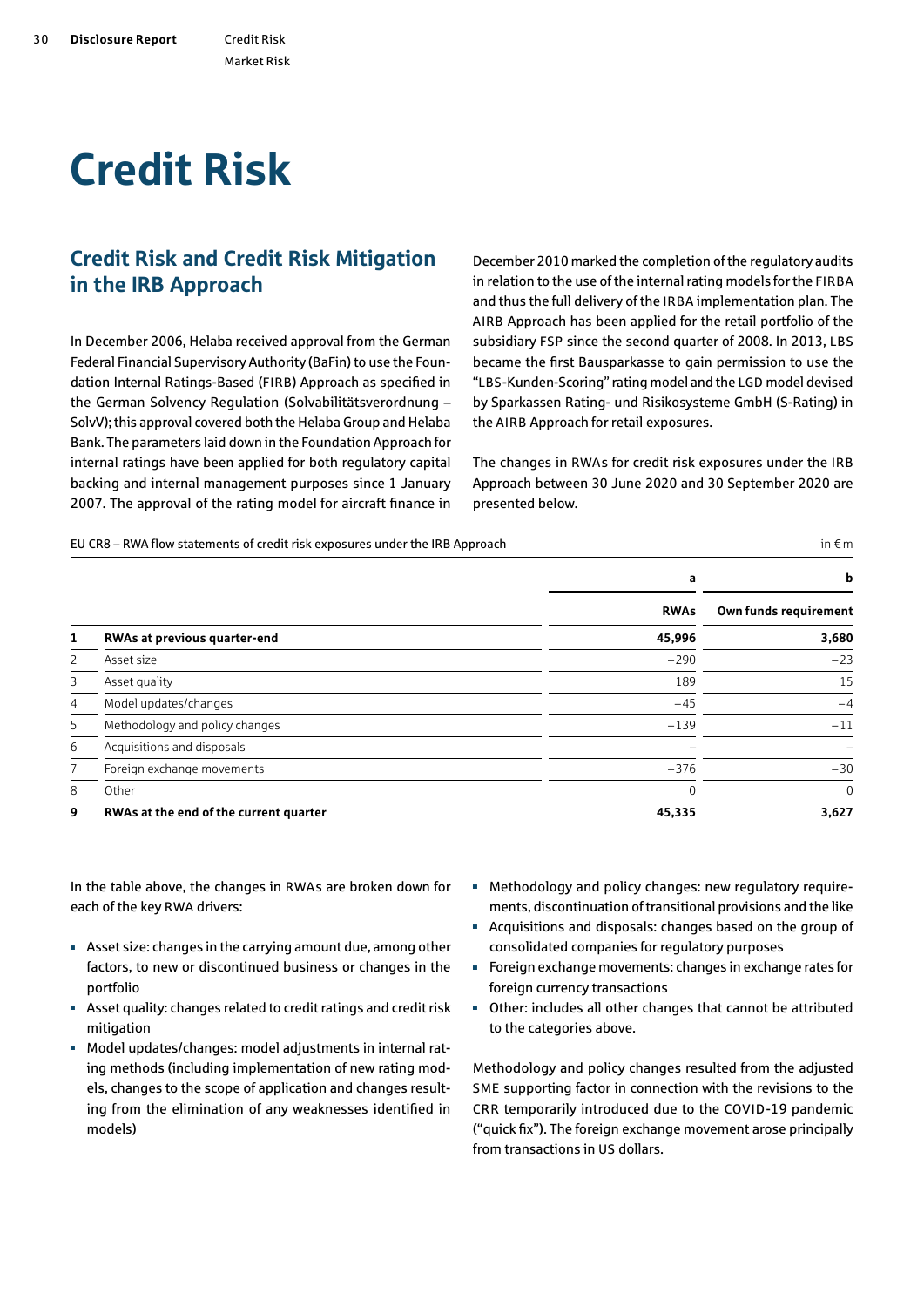## <span id="page-30-0"></span>Market Risk

### Internal Model

All market risks are quantified every day using a money-at-risk (MaR) method backed up by stress tests and sensitivity analyses. The MaR specifies what is deemed, with a certain confidence level, to be the upper threshold of the potential loss of a portfolio or position due to market fluctuations within a prescribed holding period.

Helaba calculates the regulatory own funds required for the general interest rate risk using an internal model in accordance with the CRR for Helaba Bank. This model, which consists of the risk measurement systems MaRC² (linear interest rate risk) and ELLI (interest rate option risk), has been approved by the banking supervisor.

The changes in RWAs under the internal model between 30 June 2020 and 30 September 2020 are presented below.

|                |                                                    | a            | b           | C          | d                                                             | e     | f            | g                        |
|----------------|----------------------------------------------------|--------------|-------------|------------|---------------------------------------------------------------|-------|--------------|--------------------------|
|                |                                                    | <b>VaR</b>   | <b>sVaR</b> | <b>IRC</b> | Internal<br>model for<br>correlation<br>trading<br>activities | Other | <b>RWAs</b>  | Own funds<br>requirement |
| 1              | <b>RWAs at previous</b><br>quarter-end             | 1,225        | 769         |            |                                                               |       | 1,994        | 160                      |
| 1a             | Regulatory adjustments <sup>1)</sup>               | 733          | 536         |            |                                                               |       | 1,269        | 102                      |
| 1 <sub>b</sub> | RWAs at previous quar-<br>ter-end (end of the day) | 492          | 233         |            |                                                               |       | 725          | 58                       |
| $\overline{2}$ | Movement in risk levels                            | $-192$       | $-90$       |            |                                                               |       | $-282$       | $-23$                    |
| 3              | Model updates/changes                              |              |             |            |                                                               |       |              |                          |
| 4              | Methodology and policy<br>changes                  |              |             |            |                                                               |       |              |                          |
| 5              | Acquisitions and<br>disposals                      |              |             |            |                                                               |       |              |                          |
| 6              | Foreign exchange<br>movements                      | $\mathbf{1}$ | 0           |            |                                                               |       | $\mathbf{1}$ | 0                        |
| $\overline{7}$ | Other                                              | 31           | $-7$        |            |                                                               |       | 24           | $\overline{2}$           |
| 8a             | RWAs at current quarter-<br>end (end of the day)   | 331          | 137         |            |                                                               |       | 468          | 37                       |
| 8b             | Regulatory adjustments <sup>1)</sup>               | 884          | 373         |            |                                                               |       | 1,258        | 101                      |
| 8              | <b>RWAs at the end of</b><br>the current quarter   | 1,215        | 510         |            |                                                               |       | 1,725        | 138                      |

FIIMR2-B – Market risk under the IMA in  $\epsilon$  m

<sup>1)</sup> Shows the difference between previous quarter RWAs and previous quarter RWAs (end of day), and current RWAs and current RWAs (end of day).

The changes in RWAs compared with the previous quarter are mainly attributable to changes in exposures in normal trading activities and to other effects. The other effects include changes attributable to movements in market interest rates, regular monthly updates of the statistical parameters for the MaR as well as a switch in the periods used for the crisis scenario in the stressed MaR. The add-on factor for calculating RWAs, which remains unchanged compared with the previous quarter, is based once again on the CRR "quick fix" introduced in the second quarter of 2020. In addition, the regular review of the crisis period used in the stressed MaR remains suspended in accordance with the relaxation of requirements announced by the EBA in response to the COVID-19 pandemic.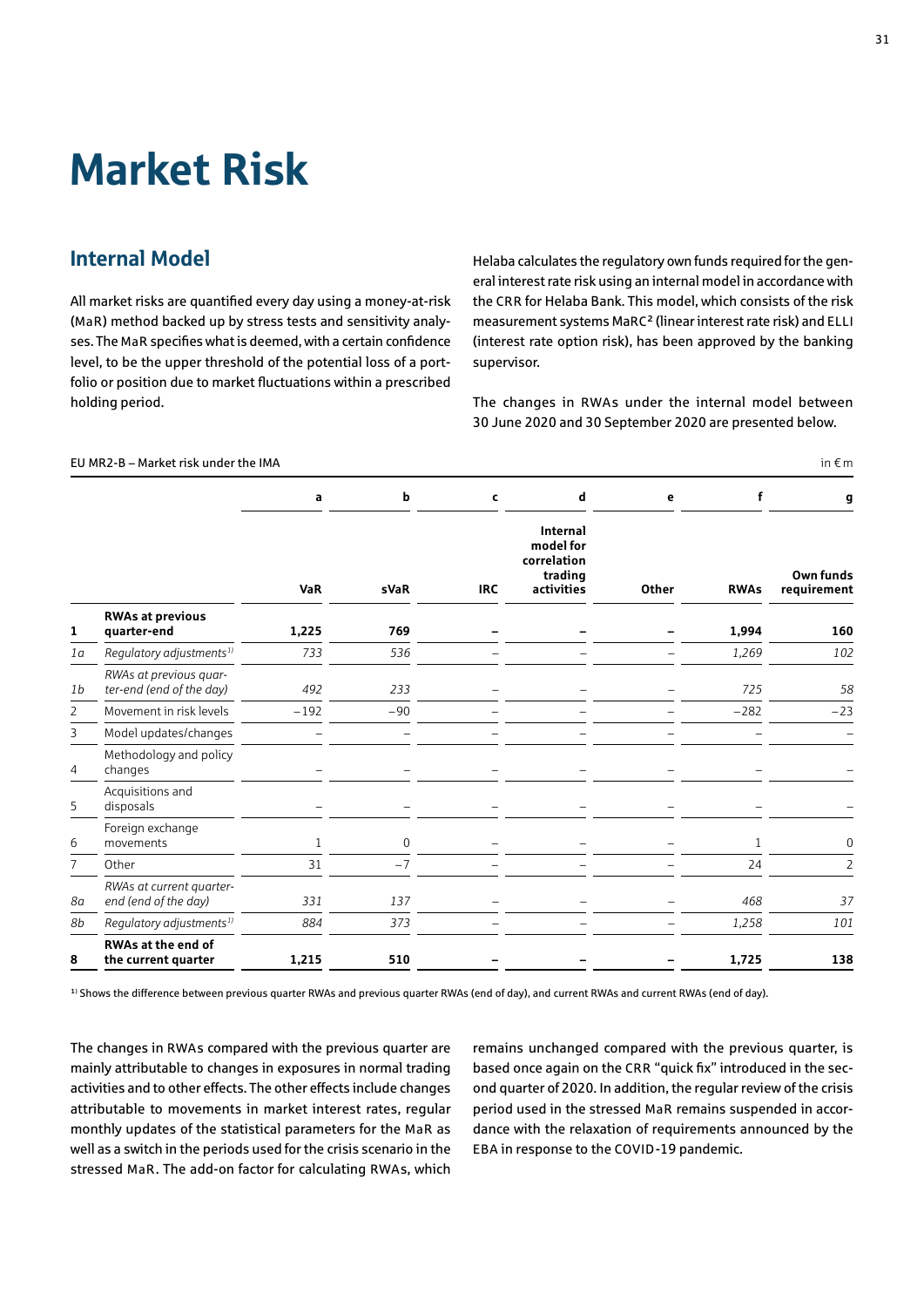# <span id="page-31-0"></span>Annex

## List of Abbreviations

| <b>Definition</b>                                                                                |
|--------------------------------------------------------------------------------------------------|
| Advanced IRB                                                                                     |
| Additional Tier 1 capital                                                                        |
| German Federal Financial Supervisory Authority (Bundesanstalt für Finanzdienstleistungsaufsicht) |
| Credit conversion factor                                                                         |
| Central counterparty (CCP)                                                                       |
| Counterparty credit risk (CCR)                                                                   |
| Common Equity Tier 1 capital                                                                     |
| Collective investment undertakings (CRSA exposure class)                                         |
| Common solvency ratio reporting                                                                  |
| Capital Requirements Regulation                                                                  |
| Credit Risk Standardised Approach                                                                |
| Credit valuation adjustment                                                                      |
| European Banking Authority                                                                       |
| European Central Bank                                                                            |
| Risk measurement system (interest rate option risk)                                              |
| European Union                                                                                   |
| Financial reporting                                                                              |
| <b>Foundation IRB</b>                                                                            |
| Frankfurter Sparkasse                                                                            |
| Global systemically important institutions                                                       |
| International Accounting Standards                                                               |
| International Financial Reporting Standards                                                      |
| Internal Liquidity Adequacy Assessment Process                                                   |
| Internal Ratings-Based (Approach) (FIRB/AIRB)                                                    |
| Internal model for the incremental default and migration risk charge                             |
| German Banking Act (Kreditwesengesetz)                                                           |
| Landesbausparkasse Hessen-Thüringen                                                              |
| Liquidity Coverage Ratio                                                                         |
|                                                                                                  |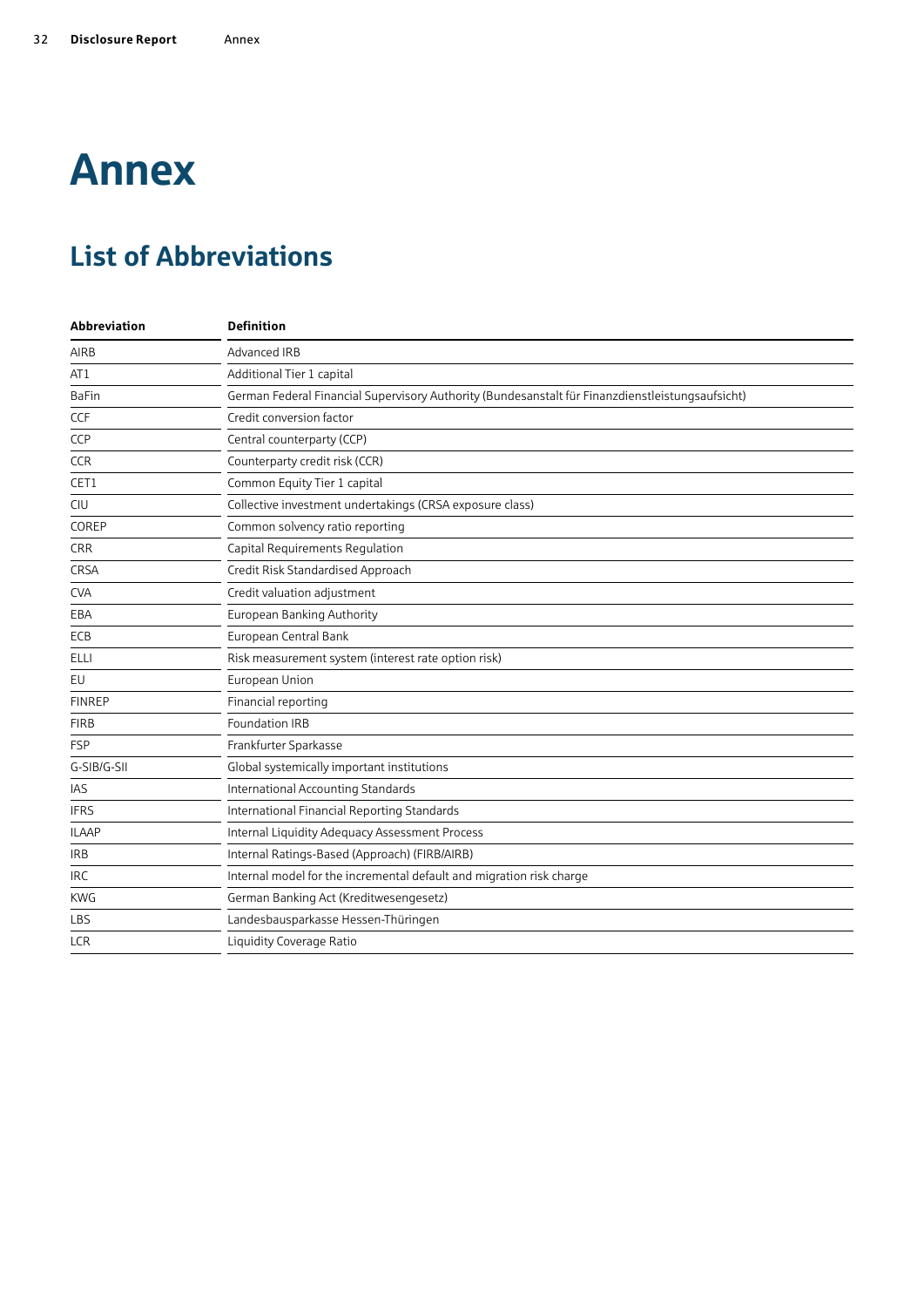| Abbreviation      | <b>Definition</b>                                    |
|-------------------|------------------------------------------------------|
| LGD               | Loss given default                                   |
| MaR/VaR           | Money-at-risk/value-at-risk                          |
| MaRC <sup>2</sup> | Risk measurement system (linear interest rate risk)  |
| <b>NPL</b>        | Non-performing loan                                  |
| PD                | Probability of default                               |
| P <sub>2</sub> G  | Additional Pillar 2 capital guidance                 |
| P <sub>2</sub> R  | Additional Pillar 2 capital requirement              |
| <b>RAF</b>        | Risk appetite framework                              |
| RAS               | Risk appetite statement                              |
| <b>RWAs</b>       | Risk-weighted assets                                 |
| SAG               | German Recovery and Resolution Act                   |
| <b>SEC-ERBA</b>   | Securitisation external ratings-based approach       |
| SEC-IAA           | Securitisation internal assessment approach          |
| SEC-IRBA          | Securitisation internal ratings-based approach       |
| SEC-SA            | Securitisation standardised approach                 |
| <b>SFTs</b>       | Securities financing transactions                    |
| SME               | Small and medium-sized enterprises                   |
| SolvV             | German Solvency Regulation                           |
| sMaR/sVaR         | Stress money-at-risk/stress value-at-risk            |
| SRB               | Single Resolution Board                              |
| S-Rating          | Sparkassen Rating- und Risikosysteme GmbH            |
| SREP              | Supervisory review and evaluation process            |
| <b>STS</b>        | Simple, transparent and standardised securitisations |
| Τ1                | Tier 1 capital $(T1 = CET1 + AT1)$                   |
| T <sub>2</sub>    | Tier 2 capital                                       |
| TC                | Total capital $(TC = T1 + T2)$                       |
| <b>TSCR</b>       | Total SREP capital requirement                       |
| WIBank            | Wirtschafts- und Infrastrukturbank Hessen            |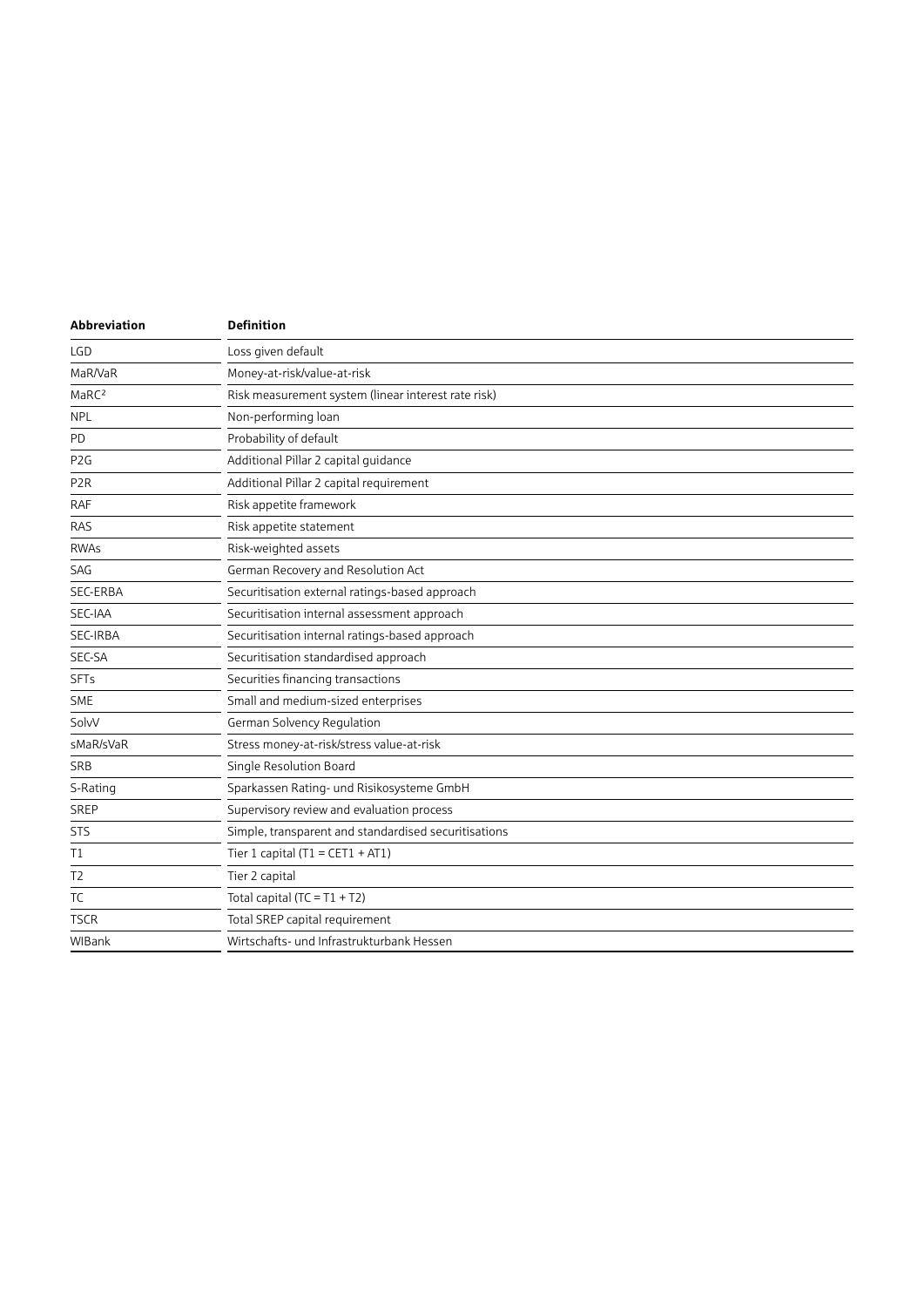### Imprint

### Published by

### **Landesbank Hessen-Thüringen Girozentrale**

Neue Mainzer Strasse 52–58 60311 Frankfurt am Main Germany T +49 69/91 32-01

Bonifaciusstrasse 16 99084 Erfurt Germany T +49 3 61/2 17-71 00

[www.helaba.com/int](http://www.helaba.com/int)

## Concept and design

3st kommunikation GmbH, Mainz

## Copyright

© Landesbank Hessen-Thüringen Girozentrale, 2020 All rights reserved including, in particular, the right to copy this document (in whole or in part).

This document may not be reproduced by any means or duplicated using electronic systems without the written consent of Landesbank Hessen-Thüringen Girozentrale.

This English translation is provided solely for convenience. The translation is not binding. The original German text is the sole authoritative version and shall prevail in case of any conflict.